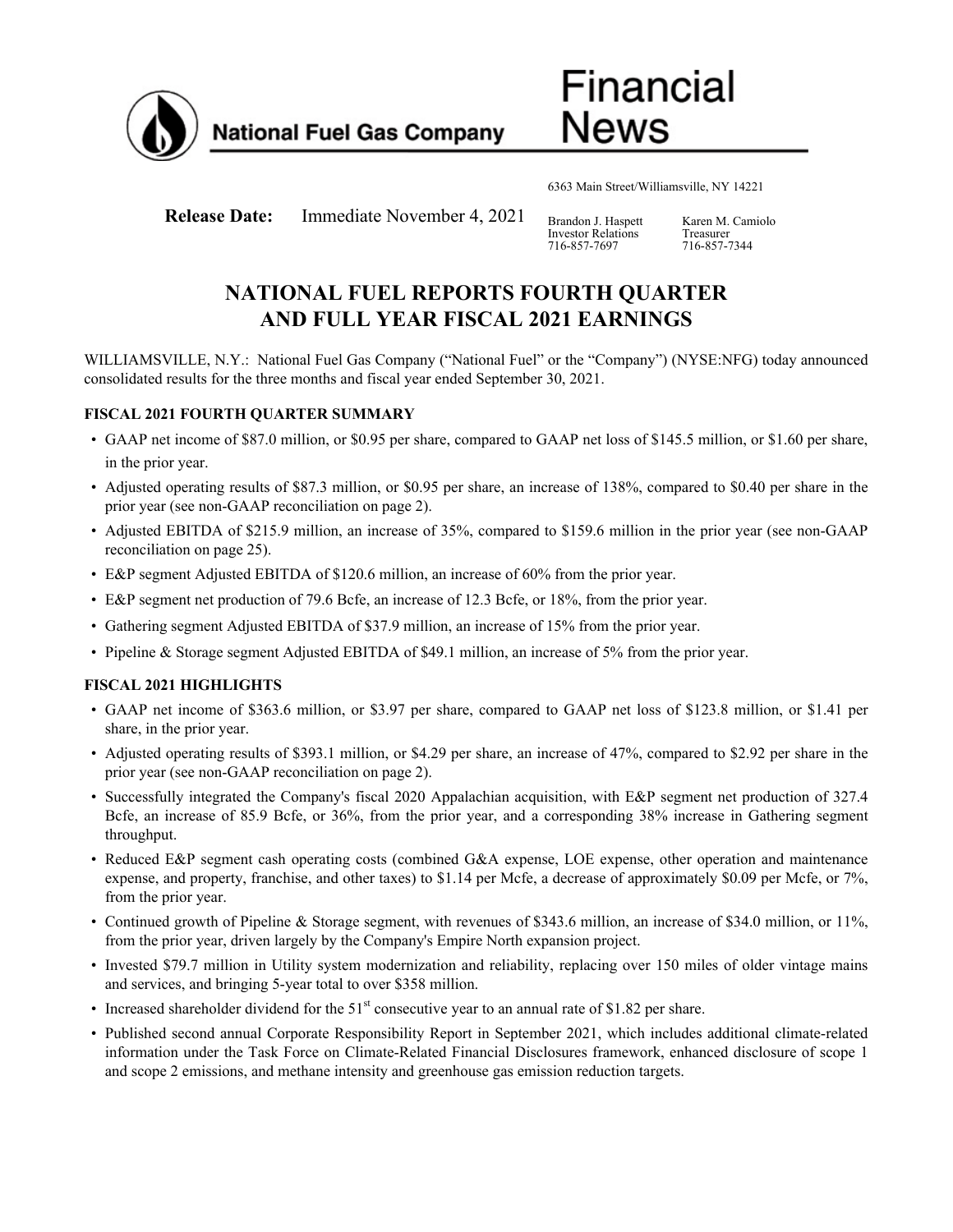## Page 2.

### **MANAGEMENT COMMENTS**

David P. Bauer, President and Chief Executive Officer of National Fuel Gas Company, stated: "National Fuel closed out an excellent fiscal 2021, with a 47% increase in our adjusted operating results compared to last year. The successful integration of our fiscal 2020 Appalachian acquisition, continued growth of our FERC-regulated pipeline business, and higher commodity prices all contributed to the strong results and position National Fuel for success in the coming years.

"As we move into fiscal 2022, the expected December 1, 2021 in-service of our FM100 expansion and modernization project will drive further growth for National Fuel. Once complete, this project is expected to deliver approximately \$50 million in incremental annual revenues for the Pipeline and Storage segment, and will provide desirable pipeline takeaway capacity to higher value Mid-Atlantic markets, allowing for further growth in both our Exploration and Production and Gathering segments.

"Overall, the FM100 Project serves as a key example of the value of our integrated business model. Coupled with the Company's commitment to reducing our emissions footprint in all segments, as evidenced by our targets set out in our recently published Corporate Responsibility Report, we believe we can generate strong, sustainable returns in the years ahead and deliver long-term value for our shareholders."

### **RECONCILIATION OF GAAP EARNINGS TO ADJUSTED OPERATING RESULTS**

|                                                                                 | <b>Three Months Ended</b> |        |    |           |               | <b>Fiscal Year Ended</b> |               |            |  |  |  |
|---------------------------------------------------------------------------------|---------------------------|--------|----|-----------|---------------|--------------------------|---------------|------------|--|--|--|
|                                                                                 | September 30,             |        |    |           |               |                          | September 30, |            |  |  |  |
| (in thousands except per share amounts)                                         |                           | 2021   |    | 2020      |               | 2021                     |               | 2020       |  |  |  |
| <b>Reported GAAP Earnings</b>                                                   | \$                        | 86,962 |    | (145,545) | <sup>\$</sup> | 363,647                  |               | (123,772)  |  |  |  |
| Items impacting comparability:                                                  |                           |        |    |           |               |                          |               |            |  |  |  |
| Impairment of oil and gas properties (E&P)                                      |                           |        |    | 253,441   |               | 76,152                   |               | 449,438    |  |  |  |
| Tax impact of impairment of oil and gas properties                              |                           |        |    | (69, 698) |               | (20,980)                 |               | (123, 187) |  |  |  |
| Gain on sale of timber properties (Corporate / All Other)                       |                           |        |    |           |               | (51,066)                 |               |            |  |  |  |
| Tax impact of gain on sale of timber properties                                 |                           |        |    |           |               | 14,069                   |               |            |  |  |  |
| Premium paid on early redemption of debt                                        |                           |        |    |           |               | 15,715                   |               |            |  |  |  |
| Tax impact of premium paid on early redemption of debt                          |                           |        |    |           |               | (4,321)                  |               |            |  |  |  |
| Deferred tax valuation allowance                                                |                           |        |    |           |               |                          |               | 56,770     |  |  |  |
| Unrealized (gain) loss on other investments (Corporate / All Other)             |                           | 395    |    | (2, 439)  |               | (181)                    |               | (1,645)    |  |  |  |
| Tax impact of unrealized (gain) loss on other investments                       |                           | (83)   |    | 512       |               | 38                       |               | 345        |  |  |  |
| <b>Adjusted Operating Results</b>                                               |                           | 87,274 | S. | 36,271    | S             | 393,073                  |               | 257,949    |  |  |  |
| <b>Reported GAAP Earnings Per Share</b>                                         | \$                        | 0.95   | S  | (1.60)    | \$            | 3.97                     | \$            | (1.41)     |  |  |  |
| Items impacting comparability:                                                  |                           |        |    |           |               |                          |               |            |  |  |  |
| Impairment of oil and gas properties, net of tax (E&P)                          |                           |        |    | 2.02      |               | 0.60                     |               | 3.71       |  |  |  |
| Gain on sale of timber properties, net of tax (Corporate / All Other)           |                           |        |    |           |               | (0.40)                   |               |            |  |  |  |
| Premium paid on early redemption of debt, net of tax                            |                           |        |    |           |               | 0.12                     |               |            |  |  |  |
| Deferred tax valuation allowance                                                |                           |        |    |           |               |                          |               | 0.65       |  |  |  |
| Unrealized (gain) loss on other investments, net of tax (Corporate / All Other) |                           |        |    | (0.02)    |               |                          |               | (0.01)     |  |  |  |
| Earnings per share impact of diluted shares                                     |                           |        |    |           |               |                          |               | (0.02)     |  |  |  |
| <b>Adjusted Operating Results Per Share</b>                                     |                           | 0.95   | S  | 0.40      | \$            | 4.29                     | \$            | 2.92       |  |  |  |

### **FISCAL 2022 GUIDANCE UPDATE**

National Fuel is revising its fiscal 2022 earnings guidance to reflect updated forecast assumptions and projections, including the impact of increased natural gas price expectations since the Company's preliminary guidance was announced in August 2021. The Company is now projecting that earnings will be within the range of \$5.05 to \$5.45 per share, an increase of 22% from the Company's 2021 adjusted operating results at the midpoint of the updated guidance range.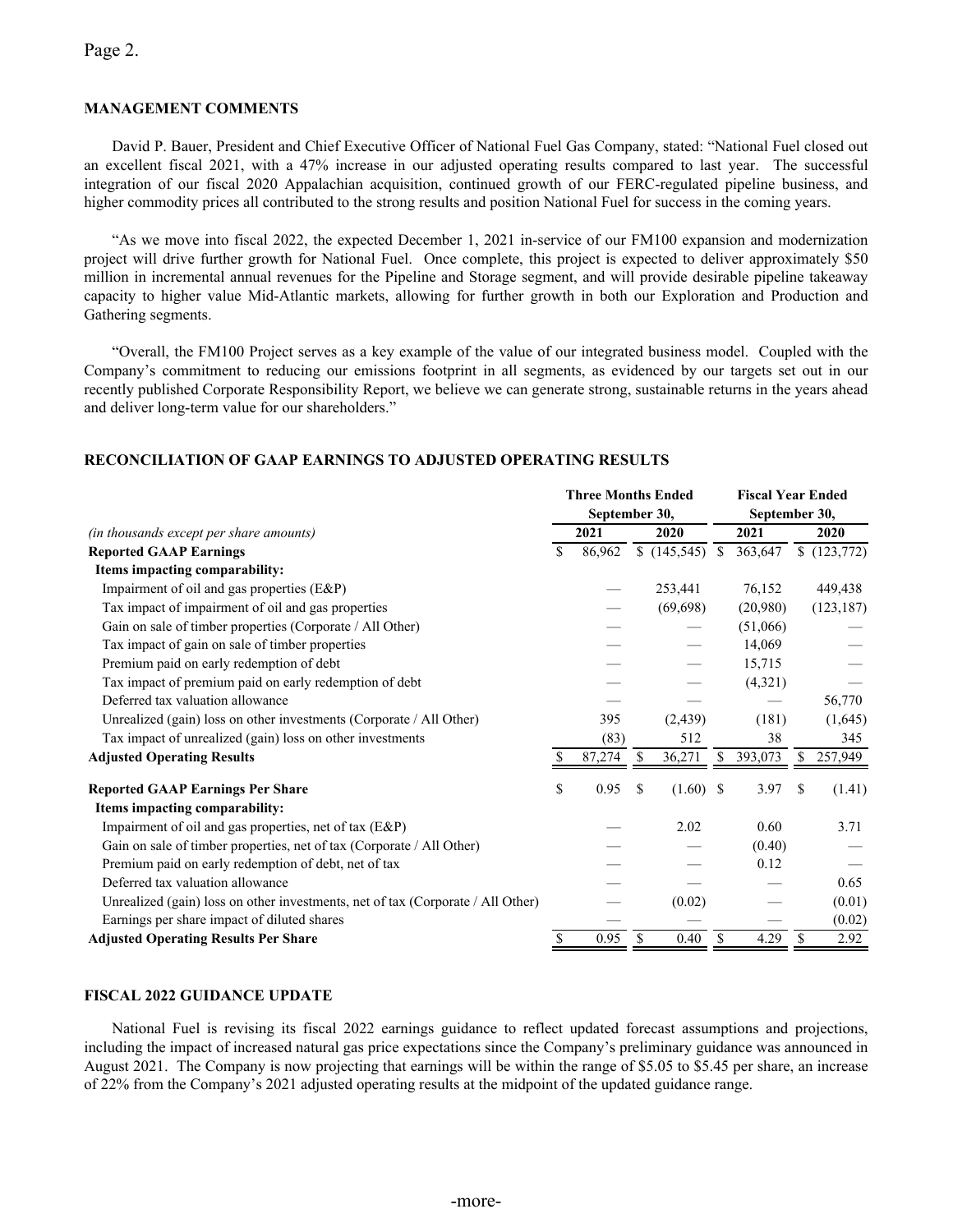### Page 3.

Due to the meaningful difference between current winter and summer NYMEX forward natural gas prices for fiscal 2022, the Company is revising its guidance to reflect projections for both the first half and second half of this fiscal year. The Company is now assuming that NYMEX natural gas prices will average \$5.50 per MMBtu for the first six months of fiscal 2022 (October-March) and \$3.75 per MMBtu for the second half of fiscal 2022 (April-September). Additionally, the Company is now assuming that WTI oil prices will average \$75.00 per Bbl in fiscal 2022, a \$10.00 increase from the \$65.00 per Bbl assumed in the previous guidance. For guidance purposes, the Company's updated projections approximate the current NYMEX forward markets for natural gas and oil and consider the impact of local sales point differentials and new physical firm sales, transportation, and financial hedge contracts.

Consistent with preliminary guidance, the Exploration and Production segment's fiscal 2022 net production remains unchanged, which is expected to be in the range of 335 to 365 Bcfe. Seneca currently has firm sales contracts in place for approximately 93% of its projected fiscal 2022 Appalachian production, limiting its exposure to in-basin markets. Approximately 76% of Seneca's expected Appalachian production is either matched by a financial hedge, including a combination of swaps and no-cost collars, or were entered into at a fixed price. The Company's consolidated and individual segment capital expenditures guidance also remain unchanged from the preliminary guidance.

The Company's other guidance assumptions remain largely unchanged from the previous guidance. Additional details on the Company's updated forecast assumptions and business segment guidance for fiscal 2022 are outlined in the table on page 8.

### **DISCUSSION OF FOURTH QUARTER RESULTS BY SEGMENT**

The following earnings discussion of each operating segment for the quarter ended September 30, 2021 is summarized in a tabular form on pages 9 and 10 of this report (earnings drivers for the fiscal year ended September 30, 2021 are summarized on pages 11 and 12). It may be helpful to refer to those tables while reviewing this discussion.

Note that management defines Adjusted Operating Results as reported GAAP earnings adjusted for items impacting comparability, and Adjusted EBITDA as reported GAAP earnings before the following items: interest expense, income taxes, depreciation, depletion and amortization, other income and deductions, impairments, and other items reflected in operating income that impact comparability.

#### **Upstream Business**

#### Exploration and Production Segment

The Exploration and Production segment operations are carried out by Seneca Resources Company, LLC ("Seneca"). Seneca explores for, develops and produces natural gas and oil reserves, primarily in Pennsylvania and California.

|                                                  |   |         |     | <b>Three Months Ended</b> |            |
|--------------------------------------------------|---|---------|-----|---------------------------|------------|
|                                                  |   |         |     | September 30,             |            |
| (in thousands)                                   |   | 2021    |     | 2020                      | Variance   |
| <b>GAAP</b> Earnings                             |   | 55.703  | S   | $(169,171)$ \$            | 224,874    |
| Impairment of oil and gas properties, net of tax |   |         |     | 183.743                   | (183, 743) |
| <b>Adjusted Operating Results</b>                |   | 55.703  |     | 14.572                    | 41,131     |
| <b>Adjusted EBITDA</b>                           | S | 120.588 | \$. | 75.439                    | 45.149     |

Seneca's fourth quarter GAAP earnings increased \$224.9 million versus the prior year, primarily due to the prior-year fourth quarter impact of a non-cash ceiling test impairment charge of \$183.7 million (after-tax). Excluding this item, Seneca's fourth quarter earnings increased \$41.1 million primarily due to higher natural gas production and higher realized natural gas and crude oil prices, as well as lower interest expense and a lower effective income tax rate, partially offset by higher operating expenses.

Seneca produced 79.6 Bcfe during the fourth quarter, an increase of 12.3 Bcfe, or 18%, from the prior year. The improvement was due to an increase in natural gas production, primarily due to the Company's fourth quarter fiscal 2020 Appalachian acquisition coupled with production growth from Seneca's other core development areas. Approximately 6.7 Bcf of the natural gas production increase came from the Eastern Development Area ("EDA"), while the remaining increase of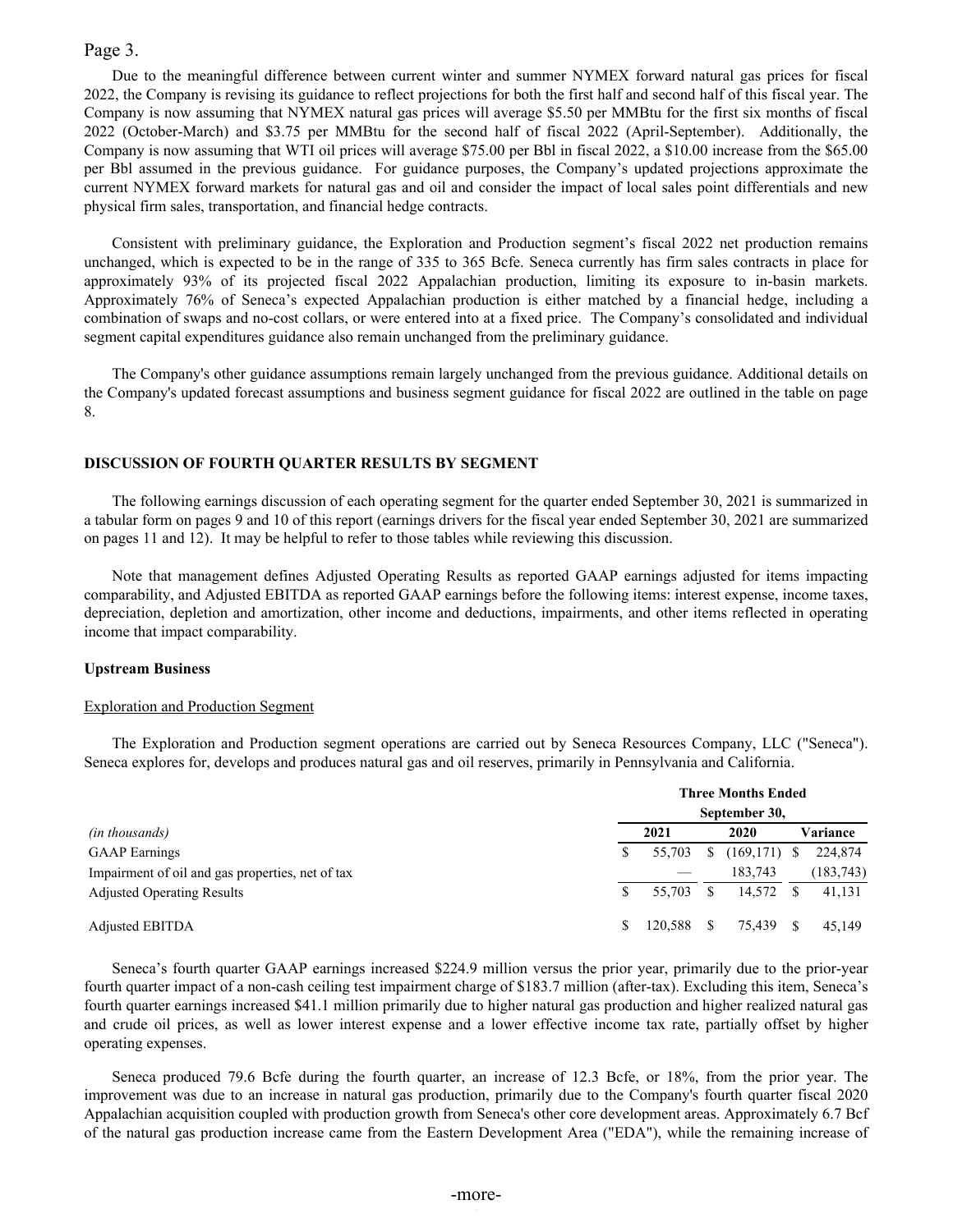## Page 4.

5.6 Bcf was attributable to Seneca's Western Development Area ("WDA"). Seneca's crude oil production in California decreased 4 MBbls, or 1%, versus the prior year.

Seneca's average realized natural gas price, after the impact of hedging and transportation costs, was \$2.37 per Mcf, an increase of \$0.45 per Mcf from the prior year. This increase was primarily due to higher NYMEX prices and higher spot prices at local sales points in Pennsylvania. Seneca's average realized oil price, after the impact of hedging, was \$60.04 per Bbl, an increase of \$4.34 per Bbl compared to the prior year. The improvement in oil price realizations was primarily due to stronger commodity pricing.

Lease operating and transportation ("LOE") expense increased \$13.0 million primarily due to higher transportation costs in Appalachia from increased production, as well as higher well repairs, workover activity and steam fuel costs in California. LOE expense includes \$45.8 million in intercompany expense for gathering and compression services used to connect Seneca's Appalachian production to sales points along interstate pipelines. DD&A expense increased \$1.7 million due largely to higher natural gas production, partially offset by the impact of ceiling test impairments recorded during fiscal 2020. Other taxes increased \$2.2 million primarily due to higher impact fee accruals in Pennsylvania, driven by higher expected NYMEX natural gas prices for calendar 2021.

Interest expense decreased \$3.6 million due primarily to lower weighted average interest rates as a result of the Company's issuance of a 2.95% coupon 10-year note in February 2021, which replaced a 4.9% coupon 10-year note that was retired in March 2021. The reduction in Seneca's effective income tax rate was primarily driven by a decrease to a valuation allowance for deferred tax assets that was initially established in the second quarter of fiscal 2020, partially offset by a higher effective state income tax rate as a result of the Company's Appalachian acquisition that caused a change in the mix of earnings between state jurisdictions.

### *Proved Reserves Year-End Update*

Seneca's total proved natural gas and crude oil reserves at September 30, 2021 were 3,853 Bcfe, an increase of 395 Bcfe, or 11%, from September 30, 2020. Seneca's proved developed reserves at the end of fiscal 2021 were 3,217 Bcfe, representing 84% of total proved reserves, which is consistent with the prior year. The proved reserves base is approximately 97% natural gas and 3% oil. In fiscal 2021, Seneca recorded 696 Bcfe of proved reserve extensions and discoveries, due primarily to Utica and Marcellus locations, and 27 Bcfe of net positive revisions due primarily to certain price-related revisions, improvements in well performance and changes in development plans. As a result, Seneca replaced 221% of its fiscal 2021 production.

### **Midstream Businesses**

### Pipeline and Storage Segment

The Pipeline and Storage segment's operations are carried out by National Fuel Gas Supply Corporation ("Supply Corporation") and Empire Pipeline, Inc. ("Empire"). The Pipeline and Storage segment provides natural gas transportation and storage services to affiliated and non-affiliated companies through an integrated system of pipelines and underground natural gas storage fields in western New York and Pennsylvania.

|                      |               | <b>Three Months Ended</b> |  |               |          |       |  |  |  |  |  |  |  |
|----------------------|---------------|---------------------------|--|---------------|----------|-------|--|--|--|--|--|--|--|
|                      |               |                           |  | September 30, |          |       |  |  |  |  |  |  |  |
| (in thousands)       |               | 2021                      |  | 2020          | Variance |       |  |  |  |  |  |  |  |
| <b>GAAP</b> Earnings | <sup>\$</sup> | 21,482 \$                 |  | $16,045$ \$   |          | 5,437 |  |  |  |  |  |  |  |
| Adjusted EBITDA      |               | $49,131$ \$               |  | 46,966 \$     |          | 2,165 |  |  |  |  |  |  |  |

The Pipeline and Storage segment's fourth quarter GAAP earnings increased \$5.4 million versus the prior year primarily due to higher operating revenues and an increase in other income, as well as a lower effective income tax rate, partially offset by higher O&M expense and higher DD&A expense. The increase in operating revenues of \$4.7 million, or 6%, was largely due to new demand charges for transportation service from the Company's Empire North expansion project, which was placed in service near the end of the fourth quarter of fiscal 2020, combined with an increase in revenues from a surcharge for pipeline safety and greenhouse gas regulatory costs, which went into effect in November 2020 in accordance with Supply Corporation's fiscal 2020 rate case settlement. Additionally, the Company recognized increased revenue from a surcharge mechanism for power costs related to electric motor drive compression on the Empire North project, for which offsetting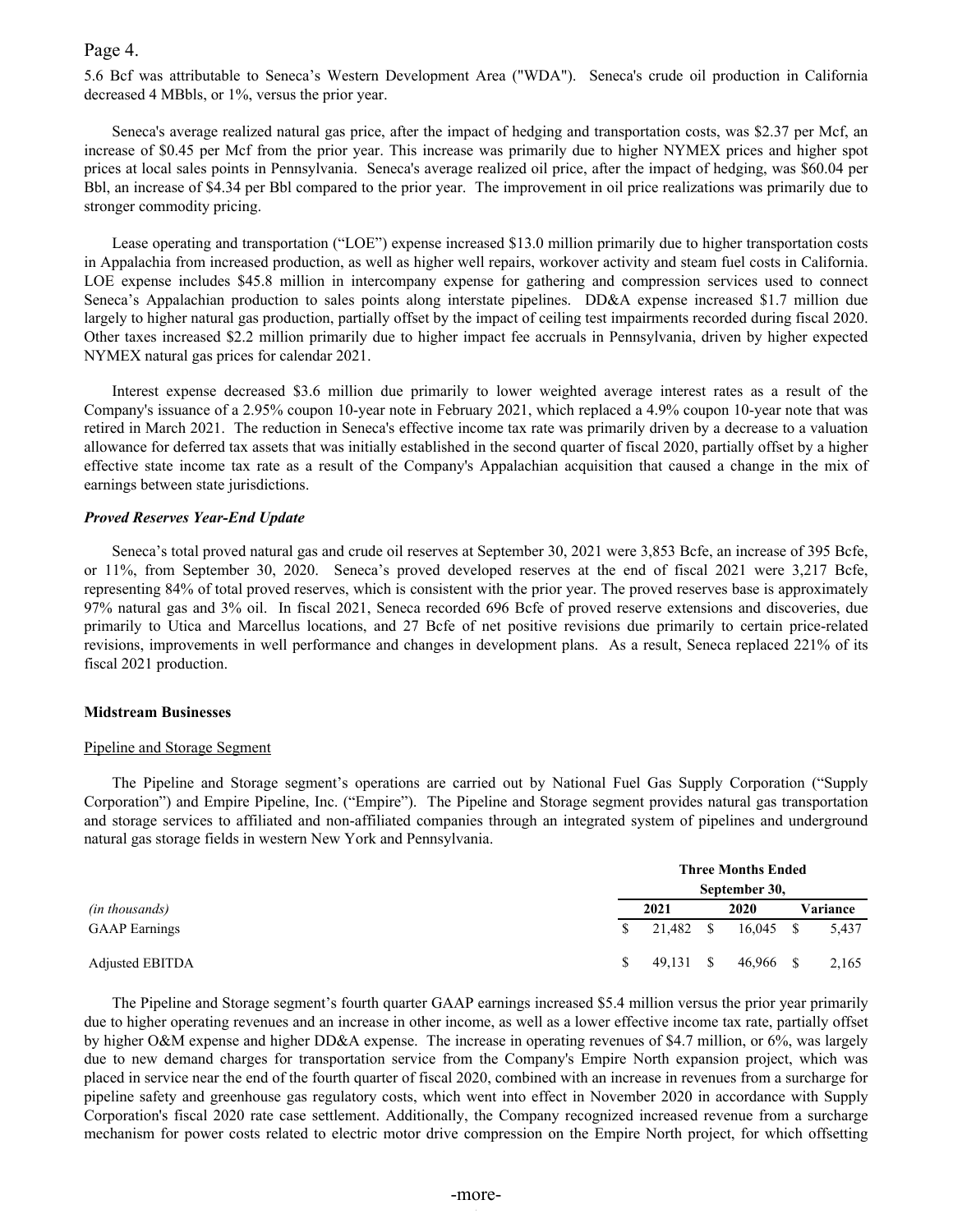## Page 5.

O&M expense was recognized during the quarter. These positive items were partially offset by a modest decrease in transportation revenue from miscellaneous contract revisions. The increase in other income of \$2.0 million was primarily due to an increase in allowance for funds used during construction (AFUDC) related to Supply Corporation's FM100 project. The reduction in the Pipeline and Storage segment's effective income tax rate was primarily due to timing differences in book and tax deductions. O&M expense increased \$1.5 million primarily due to higher pipeline integrity costs, higher vehicle fuel costs and higher personnel costs, as well as the aforementioned Empire power costs. The increase in DD&A expense of \$1.0 million was primarily attributable to incremental depreciation from the Empire North expansion project.

### Gathering Segment

The Gathering segment's operations are carried out by National Fuel Gas Midstream Company, LLC's limited liability companies. The Gathering segment constructs, owns and operates natural gas gathering pipelines and compression facilities in the Appalachian region, which primarily delivers Seneca's gross Appalachian production to the interstate pipeline system.

|                      | <b>Three Months Ended</b> |      |  |                     |  |          |  |  |  |  |  |  |
|----------------------|---------------------------|------|--|---------------------|--|----------|--|--|--|--|--|--|
|                      |                           |      |  | September 30,       |  |          |  |  |  |  |  |  |
| (in thousands)       |                           | 2021 |  | 2020                |  | Variance |  |  |  |  |  |  |
| <b>GAAP</b> Earnings | <sup>\$</sup>             |      |  | 18,597 \$ 17,550 \$ |  | 1,047    |  |  |  |  |  |  |
| Adjusted EBITDA      | S.                        |      |  | 37,858 \$ 33,062 \$ |  | 4,796    |  |  |  |  |  |  |

The Gathering segment's fourth quarter GAAP earnings increased \$1.0 million versus the prior year. The earnings increase was primarily driven by higher operating revenues, which was partially offset by higher DD&A expense, higher O&M expense and a higher effective income tax rate. Operating revenues increased \$7.8 million, or 20%, primarily due to new Marcellus and Utica wells that were brought online, as well as from increased gathering throughput resulting from the Company's Appalachian acquisition in August 2020. Compression leasing expenses associated with the Appalachian acquisition were partially responsible for the \$3.0 million increase in O&M expense, with the remainder of the increase due to higher compression facility and maintenance costs, as well as higher fuel costs. The increase in DD&A expense of \$1.4 million was primarily attributable to incremental depreciation expense related to the Company's Appalachian acquisition, as well as higher average depreciable plant in service compared to the prior year. The increase in the Gathering segment's effective income tax rate was primarily driven by a higher effective state income tax rate as a result of the Company's Appalachian acquisition that caused a change in the mix of earnings between state jurisdictions.

### **Downstream Businesses**

### Utility Segment

The Utility segment operations are carried out by National Fuel Gas Distribution Corporation ("Distribution"), which sells or transports natural gas to customers located in western New York and northwestern Pennsylvania.

|                      |    |              | <b>Three Months Ended</b> |               |  |          |
|----------------------|----|--------------|---------------------------|---------------|--|----------|
|                      |    |              |                           | September 30, |  |          |
| (in thousands)       |    | 2021         |                           | 2020          |  | Variance |
| <b>GAAP</b> Earnings | S. | $(5,587)$ \$ |                           | $(6,969)$ \$  |  | 1,382    |
| Adjusted EBITDA      |    | $11,093$ \$  |                           | 8,550 \$      |  | 2,543    |

The Utility segment's fourth quarter net loss was \$1.4 million lower than the prior-year fourth quarter primarily due to higher customer margins (operating revenues less purchased gas sold) and lower O&M expense, partially offset by higher DD&A expense. The increase in customer margin was due primarily to the positive impact of adjustments related to certain regulatory rate and cost recovery mechanisms subject to annual reconciliation, as well as higher revenues from the Company's system modernization tracking mechanism in its New York service territory. O&M expense decreased \$0.7 million primarily due to lower mandated regulatory compliance fees as well as lower accruals for the allowance for uncollectible accounts, which were higher in the prior-year fourth quarter from the economic backdrop brought on by COVID-19, partially offset by an increase in vehicle fuel costs. The \$0.6 million increase in DD&A expense was primarily attributable to higher average depreciable plant in service compared to the prior year.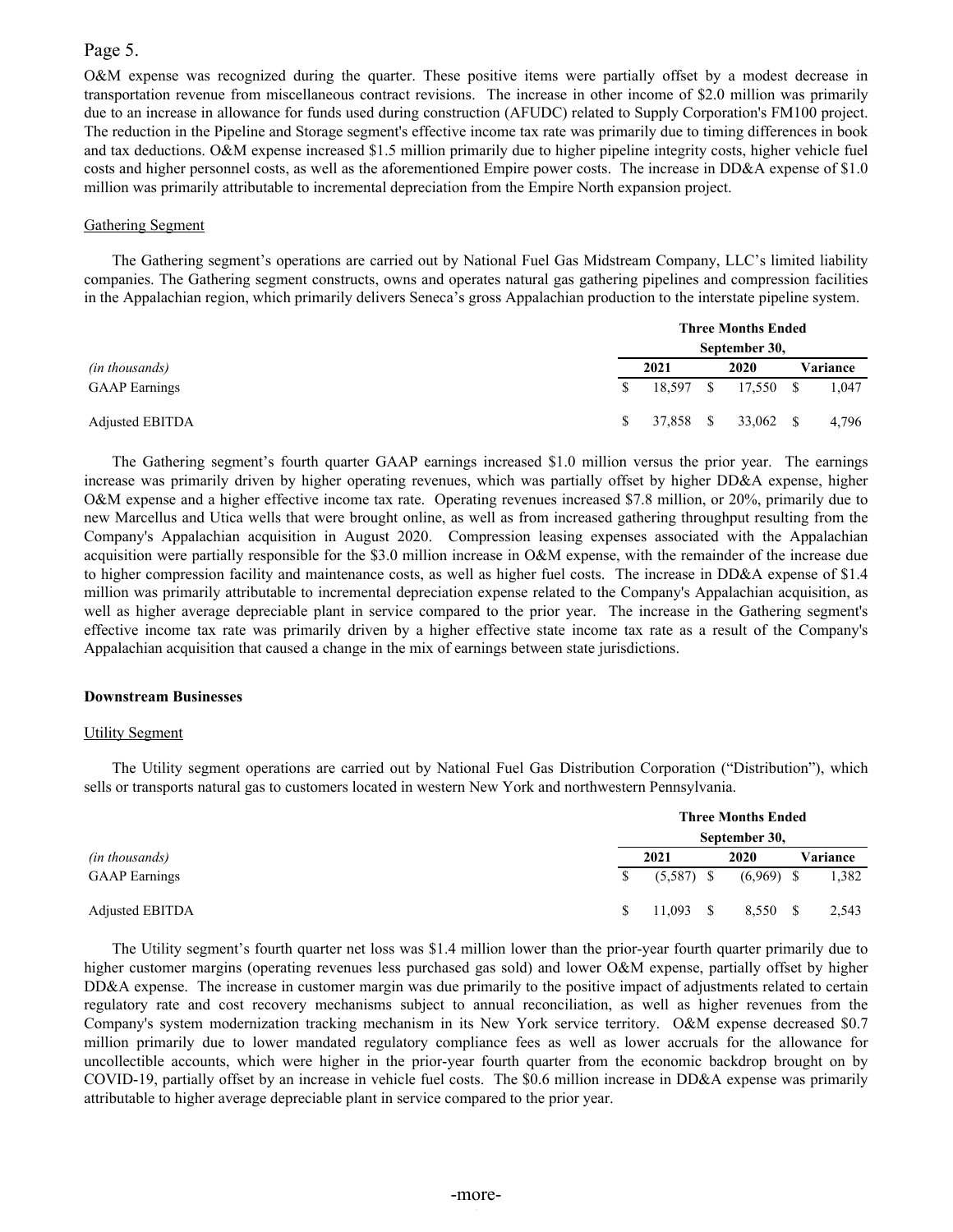# Corporate and All Other Page 6.

The Company's operations that are included in Corporate and All Other generated a combined net loss of \$3.2 million in the current year fourth quarter, generally consistent with the combined net loss of \$3.0 million generated in the prior-year fourth quarter.

### **EARNINGS TELECONFERENCE**

The Company will host a conference call on Friday, November 5, 2021, at 11 a.m. Eastern Time to discuss this announcement. Pre-registration is required to access the teleconference by phone in a listen-only mode by following this link: [http://www.directeventreg.com/registration/event/1909399.](http://www.directeventreg.com/registration/event/1909399) To access the webcast, visit the Events Calendar under the News & Events page on the NFG Investor Relations website at [investor.nationalfuelgas.com.](https://investor.nationalfuelgas.com/news-and-events/events-calendar/default.aspx) A replay of the conference call will be available approximately two hours following the teleconference at the same website link and by phone (toll-free) at 800-585-8367 using conference ID number "1909399". Both the webcast and conference call replay will be available until the close of business on Friday, November 12, 2021.

National Fuel is an integrated energy company reporting financial results for four operating segments: Exploration and Production, Pipeline and Storage, Gathering, and Utility. Additional information about National Fuel is available at www.nationalfuelgas.com.

| <b>Analyst Contact:</b> | <b>Brandon J. Haspett</b> | 716-857-7697 |
|-------------------------|---------------------------|--------------|
| <b>Media Contact:</b>   | Karen L. Merkel           | 716-857-7654 |

Certain statements contained herein, including statements identified by the use of the words "anticipates," "estimates," "expects," "forecasts," "intends," "plans," "predicts," "projects," "believes," "seeks," "will," "may" and similar expressions, and statements which are other than statements of historical facts, are "forward-looking statements" as defined by the Private Securities Litigation Reform Act of 1995. Forward-looking statements involve risks and uncertainties, which could cause actual results or outcomes to differ materially from those expressed in the forward-looking statements. The Company's expectations, beliefs and projections contained herein are expressed in good faith and are believed to have a reasonable basis, but there can be no assurance that such expectations, beliefs or projections will result or be achieved or accomplished. In addition to other factors, the following are important factors that could cause actual results to differ materially from those discussed in the forward-looking statements: changes in laws, regulations or judicial interpretations to which the Company is subject, including those involving derivatives, taxes, safety, employment, climate change, other environmental matters, real property, and exploration and production activities such as hydraulic fracturing; governmental/regulatory actions, initiatives and proceedings, including those involving rate cases (which address, among other things, target rates of return, rate design, retained natural gas and system modernization), environmental/safety requirements, affiliate relationships, industry structure, and franchise renewal; the Company's ability to estimate accurately the time and resources necessary to meet emissions targets; governmental/regulatory actions and/or market pressures to reduce or eliminate reliance on natural gas; the length and severity of the ongoing COVID-19 pandemic, including its impacts across our businesses on demand, operations, global supply chains and liquidity; changes in economic conditions, including global, national or regional recessions, and their effect on the demand for, and customers' ability to pay for, the Company's products and services; changes in the price of natural gas or oil; the creditworthiness or performance of the Company's key suppliers, customers and counterparties; financial and economic conditions, including the availability of credit, and occurrences affecting the Company's ability to obtain financing on acceptable terms for working capital, capital expenditures and other investments, including any downgrades in the Company's credit ratings and changes in interest rates and other capital market conditions; impairments under the SEC's full cost ceiling test for natural gas and oil reserves; delays or changes in costs or plans with respect to Company projects or related projects of other companies, including disruptions due to the COVID-19 pandemic, as well as difficulties or delays in obtaining necessary governmental approvals, permits or orders or in obtaining the cooperation of interconnecting facility operators; the Company's ability to complete planned strategic transactions; the Company's ability to successfully integrate acquired assets and achieve expected cost synergies; changes in price differentials between similar quantities of natural gas or oil sold at different geographic locations, and the effect of such changes on commodity production, revenues and demand for pipeline transportation capacity to or from such locations; the impact of information technology disruptions, cybersecurity or data security breaches; factors affecting the Company's ability to successfully identify, drill for and produce economically viable natural gas and oil reserves, including among others geology, lease availability, title disputes, weather conditions, shortages, delays or unavailability of equipment and services required in drilling operations, insufficient gathering, processing and transportation capacity, the need to obtain governmental approvals and permits, and compliance with environmental laws and regulations; increasing health care costs and the resulting effect on health insurance premiums and on the obligation to provide other post-retirement benefits; other changes in price differentials between similar quantities of natural gas or oil having different quality, heating value, hydrocarbon mix or delivery date; the cost and effects of legal and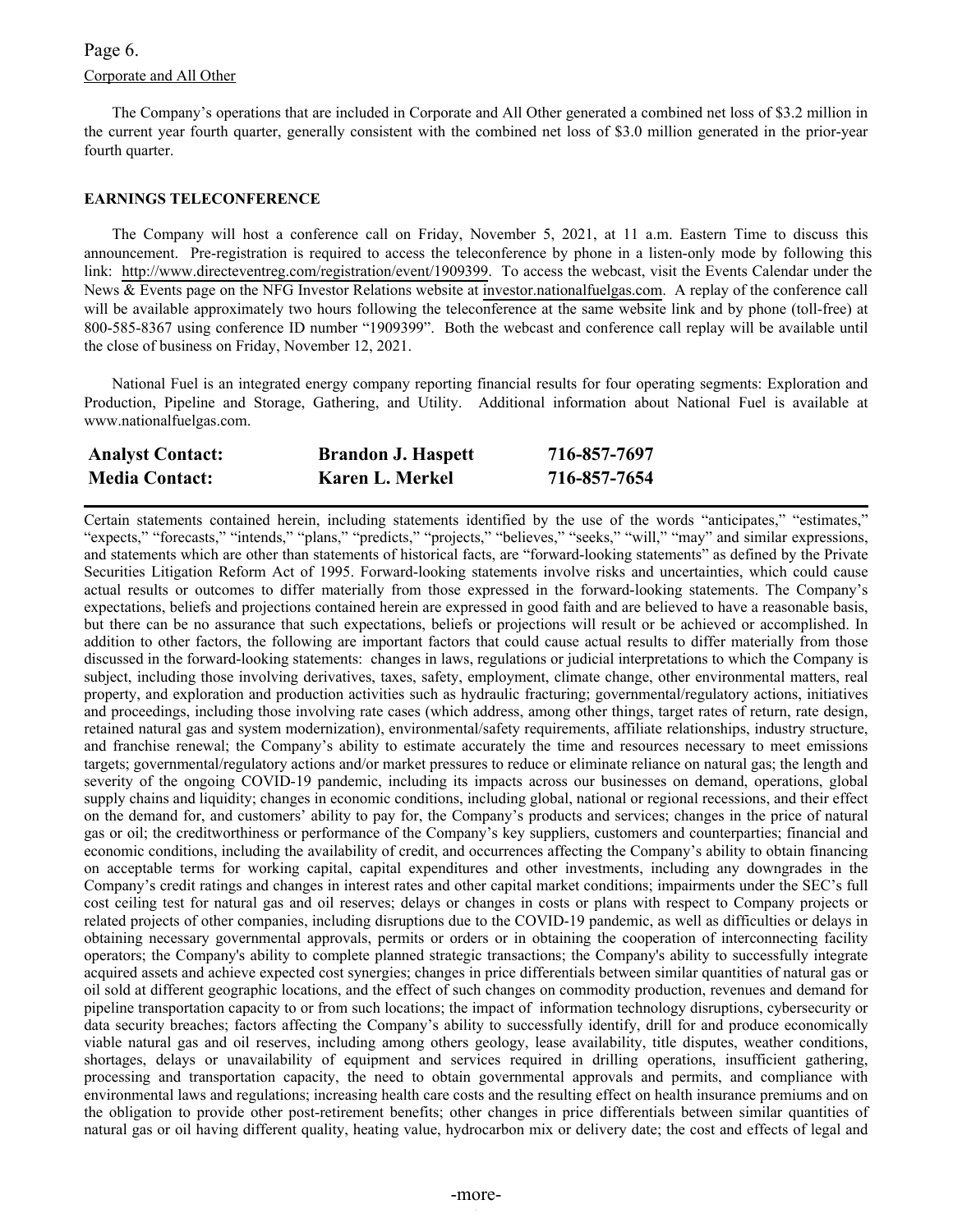# Page 7.

administrative claims against the Company or activist shareholder campaigns to effect changes at the Company; uncertainty of oil and gas reserve estimates; significant differences between the Company's projected and actual production levels for natural gas or oil; changes in demographic patterns and weather conditions; changes in the availability, price or accounting treatment of derivative financial instruments; changes in laws, actuarial assumptions, the interest rate environment and the return on plan/trust assets related to the Company's pension and other post-retirement benefits, which can affect future funding obligations and costs and plan liabilities; economic disruptions or uninsured losses resulting from major accidents, fires, severe weather, natural disasters, terrorist activities or acts of war; significant differences between the Company's projected and actual capital expenditures and operating expenses; or increasing costs of insurance, changes in coverage and the ability to obtain insurance. The Company disclaims any obligation to update any forward-looking statements to reflect events or circumstances after the date thereof.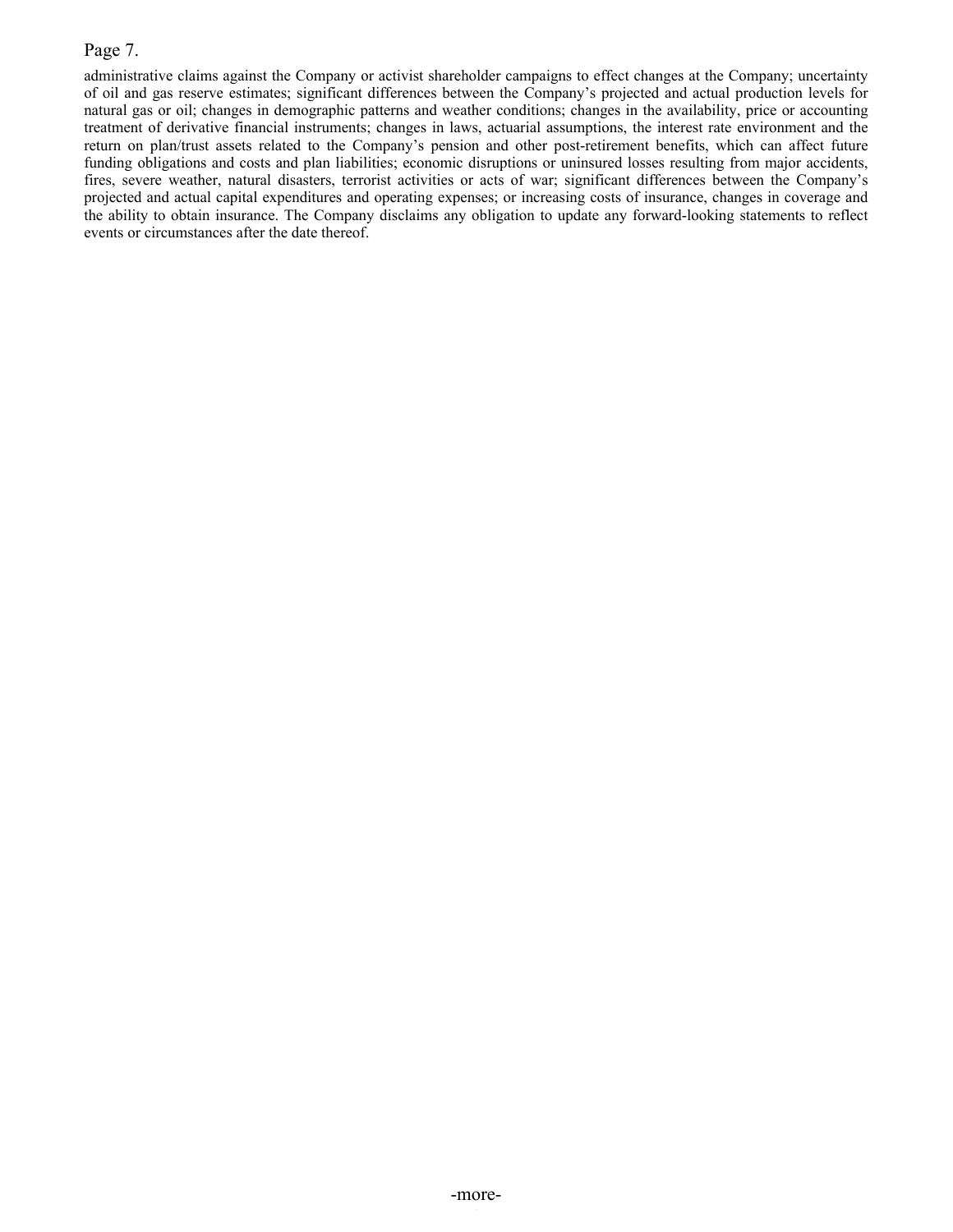### **GUIDANCE SUMMARY**

As discussed on page 2, the Company is revising its earnings guidance for fiscal 2022. Additional details on the Company's forecast assumptions and business segment guidance are outlined in the table below.

While the Company expects to record certain adjustments to unrealized gain or loss on investments during the fiscal year ending September 30, 2022, the amounts of these and other potential adjustments are not reasonably determinable at this time. As such, the Company is unable to provide earnings guidance other than on a non-GAAP basis.

|                                                                                    | <b>Preliminary FY 2022 Guidance</b> | <b>Updated FY 2022 Guidance</b> |
|------------------------------------------------------------------------------------|-------------------------------------|---------------------------------|
| <b>Consolidated Earnings per Share, excluding items</b><br>impacting comparability | \$4.40 to \$4.80                    | \$5.05 to \$5.45                |
|                                                                                    |                                     |                                 |
| <b>Consolidated Effective Tax Rate</b>                                             | $~25 - 26%$                         | $~25 - 26%$                     |
| <b>Capital Expenditures (Millions)</b>                                             |                                     |                                 |
| <b>Exploration and Production</b>                                                  | \$400 - \$450                       | $$400 - $450$                   |
| Pipeline and Storage                                                               | $$100 - $150$                       | $$100 - $150$                   |
| Gathering                                                                          | $$50 - $60$                         | $$50 - $60$                     |
| Utility                                                                            | $$90 - $100$                        | $$90 - $100$                    |
| <b>Consolidated Capital Expenditures</b>                                           | \$640 - \$760                       | \$640 - \$760                   |
| <b>Exploration &amp; Production Segment Guidance</b>                               |                                     |                                 |
| <b>Commodity Price Assumptions</b>                                                 |                                     |                                 |
| NYMEX natural gas price (Oct - Mar   Apr - Sep)                                    | \$3.50 / MMBtu                      | \$5.50 /MMBtu   \$3.75 /MMBtu   |
| Appalachian basin spot price (Oct - Mar   Apr - Sep)                               | \$2.85 /MMBtu   \$2.25 /MMBtu       | \$4.80 / MMBtu   \$2.75 / MMBtu |
| NYMEX (WTI) crude oil price                                                        | \$65.00 / Bbl                       | \$75.00 / Bbl                   |
| California oil price premium (% of WTI)                                            | 96%                                 | 97%                             |
| <b>Production (Bcfe)</b>                                                           | 335 to 365                          | 335 to 365                      |
| <b>E&amp;P Operating Costs (\$/Mcfe)</b>                                           |                                     |                                 |
| <b>LOE</b>                                                                         | $$0.82 - $0.85$                     | $$0.83 - $0.86$                 |
| G&A                                                                                | $$0.19 - $0.21$                     | $$0.19 - $0.21$                 |
| DD&A                                                                               | $$0.59 - $0.62$                     | $$0.59 - $0.62$                 |
| <b>Other Business Segment Guidance (Millions)</b>                                  |                                     |                                 |
| <b>Gathering Segment Revenues</b>                                                  | \$200 - \$225                       | $$200 - $225$                   |
| Pipeline and Storage Segment Revenues                                              | \$360 - \$380                       | $$360 - $380$                   |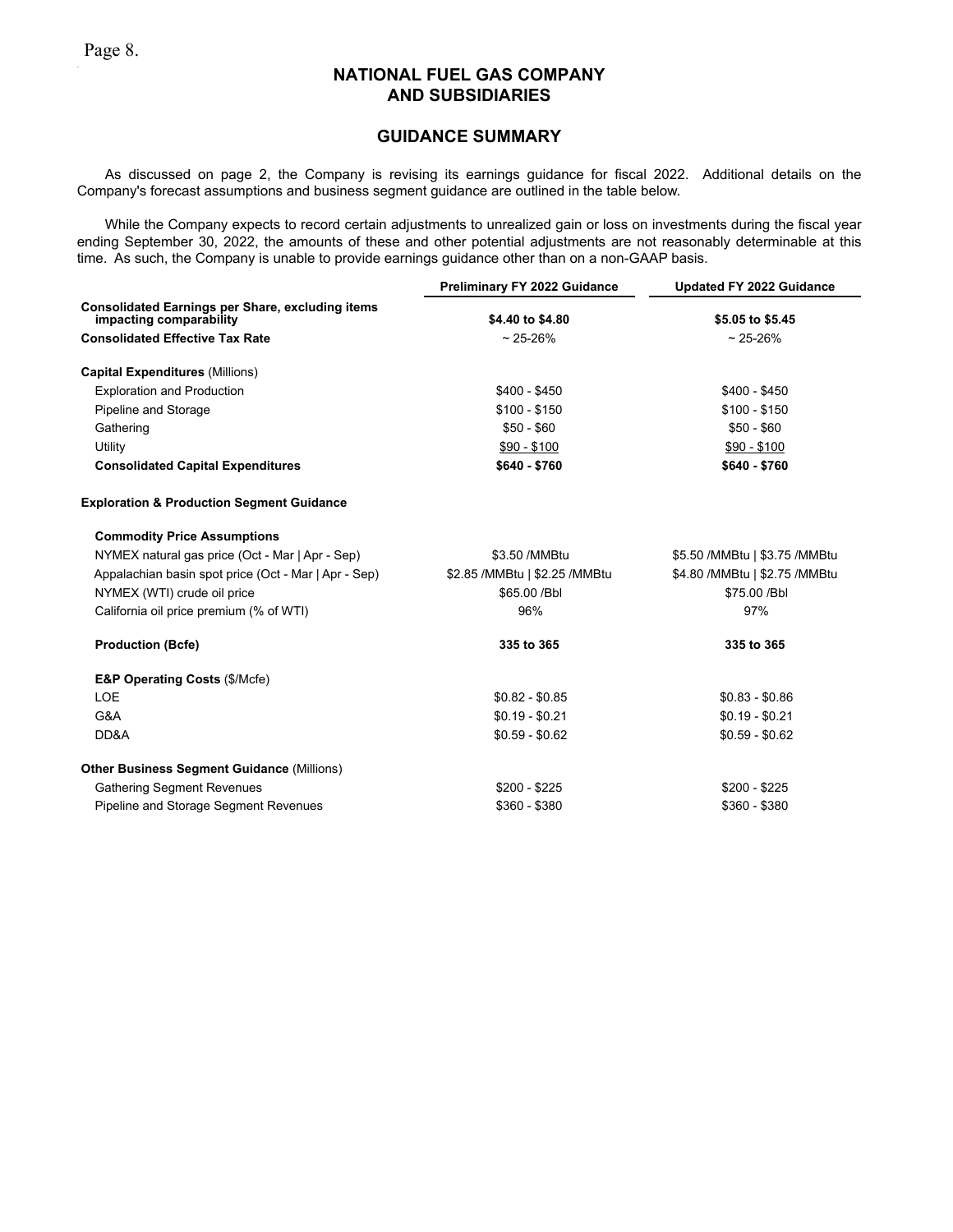#### **NATIONAL FUEL GAS COMPANY RECONCILIATION OF CURRENT AND PRIOR YEAR GAAP EARNINGS QUARTER ENDED SEPTEMBER 30, 2021 (Unaudited)**

|                                                            | Upstream                    | Midstream             |           | Downstream     |                          |                  |
|------------------------------------------------------------|-----------------------------|-----------------------|-----------|----------------|--------------------------|------------------|
| (Thousands of Dollars)                                     | Exploration &<br>Production | Pipeline &<br>Storage | Gathering | Utility        | Corporate /<br>All Other | Consolidated*    |
| Fourth quarter 2020 GAAP earnings                          | \$<br>(169,171)             | \$<br>16,045          | \$17,550  | \$<br>(6,969)  | \$<br>(3,000)            | \$<br>(145, 545) |
| Items impacting comparability:                             |                             |                       |           |                |                          |                  |
| Impairment of oil and gas properties                       | 253,441                     |                       |           |                |                          | 253,441          |
| Tax impact of impairment of oil and gas properties         | (69, 698)                   |                       |           |                |                          | (69, 698)        |
| Unrealized (gain) loss on other investments                |                             |                       |           |                | (2, 439)                 | (2, 439)         |
| Tax impact of unrealized (gain) loss on other investments  |                             |                       |           |                | 512                      | 512              |
| Fourth quarter 2020 adjusted operating results             | 14,572                      | 16,045                | 17,550    | (6,969)        | (4, 927)                 | 36,271           |
| Drivers of adjusted operating results**                    |                             |                       |           |                |                          |                  |
| <b>Upstream Revenues</b>                                   |                             |                       |           |                |                          |                  |
| Higher (lower) natural gas production                      | 18,648                      |                       |           |                |                          | 18.648           |
| Higher (lower) crude oil production                        | (179)                       |                       |           |                |                          | (179)            |
| Higher (lower) realized natural gas prices, after hedging  | 27,146                      |                       |           |                |                          | 27,146           |
| Higher (lower) realized crude oil prices, after hedging    | 1,893                       |                       |           |                |                          | 1,893            |
| <b>Midstream and All Other Revenues</b>                    |                             |                       |           |                |                          |                  |
| Higher (lower) operating revenues                          |                             | 3,712                 | 6,160     |                | (768)                    | 9,104            |
| <b>Downstream Margins***</b>                               |                             |                       |           |                |                          |                  |
| Impact of usage and weather                                |                             |                       |           | (591)          |                          | (591)            |
| System modernization tracker revenues                      |                             |                       |           | 829            |                          | 829              |
| Regulatory revenue adjustments                             |                             |                       |           | 1,439          |                          | 1,439            |
| <b>Operating Expenses</b>                                  |                             |                       |           |                |                          |                  |
| Lower (higher) lease operating and transportation expenses | (10, 298)                   |                       |           |                |                          | (10, 298)        |
| Lower (higher) operating expenses                          |                             | (1, 178)              | (2, 371)  | 615            | 2,199                    | (735)            |
| Lower (higher) property, franchise and other taxes         | (1,737)                     | (279)                 |           |                |                          | (2,016)          |
| Lower (higher) depreciation / depletion                    | (1,318)                     | (781)                 | (1, 133)  | (505)          | 912                      | (2,825)          |
| Other Income (Expense)                                     |                             |                       |           |                |                          |                  |
| (Higher) lower other deductions                            |                             | 1,998                 |           |                | 528                      | 2,526            |
| (Higher) lower interest expense                            | 2,854                       | 847                   |           | 273            | (916)                    | 3,058            |
| <b>Income Taxes</b>                                        |                             |                       |           |                |                          |                  |
| Lower (higher) income tax expense / effective tax rate     | 3,906                       | 1,662                 | (1,360)   | (551)          | 114                      | 3,771            |
| All other / rounding                                       | 216                         | (544)                 | (249)     | (127)          | (63)                     | (767)            |
| Fourth quarter 2021 adjusted operating results             | 55,703                      | 21,482                | 18,597    | (5, 587)       | (2,921)                  | 87,274           |
| Items impacting comparability:                             |                             |                       |           |                |                          |                  |
| Unrealized gain (loss) on other investments                |                             |                       |           |                | (395)                    | (395)            |
| Tax impact of unrealized gain (loss) on other investments  |                             |                       |           |                | 83                       | 83               |
| Fourth quarter 2021 GAAP earnings                          | \$<br>55,703                | \$<br>21,482          | \$18,597  | \$<br>(5, 587) | \$<br>(3,233)            | \$<br>86,962     |

\* Amounts do not reflect intercompany eliminations.

\*\* Drivers of adjusted operating results have been calculated using the 21% federal statutory rate.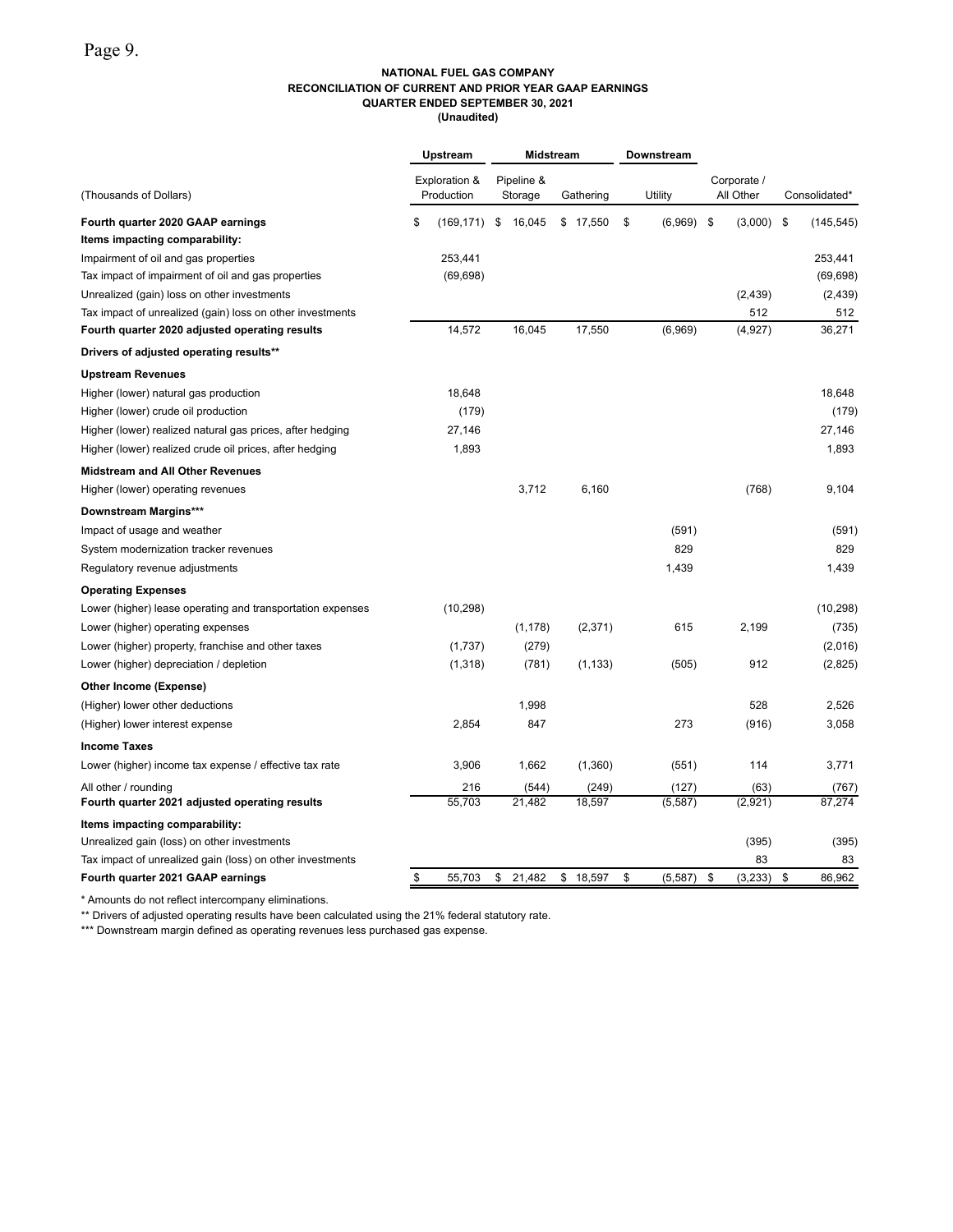### **NATIONAL FUEL GAS COMPANY RECONCILIATION OF CURRENT AND PRIOR YEAR GAAP EARNINGS PER SHARE QUARTER ENDED SEPTEMBER 30, 2021**

**(Unaudited)**

|                                                                               | Upstream      |                             |     | <b>Midstream</b>      |    |           | <b>Downstream</b> |         |                          |               |
|-------------------------------------------------------------------------------|---------------|-----------------------------|-----|-----------------------|----|-----------|-------------------|---------|--------------------------|---------------|
|                                                                               |               | Exploration &<br>Production |     | Pipeline &<br>Storage |    | Gathering |                   | Utility | Corporate /<br>All Other | Consolidated* |
| Fourth quarter 2020 GAAP earnings per share<br>Items impacting comparability: | \$            | (1.86)                      | -\$ | 0.18                  | \$ | 0.19      | \$                | (0.08)  | \$<br>(0.03)             | \$<br>(1.60)  |
| Impairment of oil and gas properties, net of tax                              |               | 2.02                        |     |                       |    |           |                   |         |                          | 2.02          |
| Unrealized (gain) loss on other investments, net of tax                       |               |                             |     |                       |    |           |                   |         | (0.02)                   | (0.02)        |
| Fourth quarter 2020 adjusted operating results per share                      |               | 0.16                        |     | 0.18                  |    | 0.19      |                   | (0.08)  | (0.05)                   | 0.40          |
| Drivers of adjusted operating results**                                       |               |                             |     |                       |    |           |                   |         |                          |               |
| <b>Upstream Revenues</b>                                                      |               |                             |     |                       |    |           |                   |         |                          |               |
| Higher (lower) natural gas production                                         |               | 0.20                        |     |                       |    |           |                   |         |                          | 0.20          |
| Higher (lower) crude oil production                                           |               |                             |     |                       |    |           |                   |         |                          |               |
| Higher (lower) realized natural gas prices, after hedging                     |               | 0.30                        |     |                       |    |           |                   |         |                          | 0.30          |
| Higher (lower) realized crude oil prices, after hedging                       |               | 0.02                        |     |                       |    |           |                   |         |                          | 0.02          |
| <b>Midstream and All Other Revenues</b>                                       |               |                             |     |                       |    |           |                   |         |                          |               |
| Higher (lower) operating revenues                                             |               |                             |     | 0.04                  |    | 0.07      |                   |         | (0.01)                   | 0.10          |
| <b>Downstream Margins***</b>                                                  |               |                             |     |                       |    |           |                   |         |                          |               |
| Impact of usage and weather                                                   |               |                             |     |                       |    |           |                   | (0.01)  |                          | (0.01)        |
| System modernization tracker revenues                                         |               |                             |     |                       |    |           |                   | 0.01    |                          | 0.01          |
| Regulatory revenue adjustments                                                |               |                             |     |                       |    |           |                   | 0.02    |                          | 0.02          |
| <b>Operating Expenses</b>                                                     |               |                             |     |                       |    |           |                   |         |                          |               |
| Lower (higher) lease operating and transportation expenses                    |               | (0.11)                      |     |                       |    |           |                   |         |                          | (0.11)        |
| Lower (higher) operating expenses                                             |               |                             |     | (0.01)                |    | (0.03)    |                   | 0.01    | 0.02                     | (0.01)        |
| Lower (higher) property, franchise and other taxes                            |               | (0.02)                      |     |                       |    |           |                   |         |                          | (0.02)        |
| Lower (higher) depreciation / depletion                                       |               | (0.01)                      |     | (0.01)                |    | (0.01)    |                   | (0.01)  | 0.01                     | (0.03)        |
| Other Income (Expense)                                                        |               |                             |     |                       |    |           |                   |         |                          |               |
| (Higher) lower other deductions                                               |               |                             |     | 0.02                  |    |           |                   |         | 0.01                     | 0.03          |
| (Higher) lower interest expense                                               |               | 0.03                        |     | 0.01                  |    |           |                   |         | (0.01)                   | 0.03          |
| <b>Income Taxes</b>                                                           |               |                             |     |                       |    |           |                   |         |                          |               |
| Lower (higher) income tax expense / effective tax rate                        |               | 0.04                        |     | 0.02                  |    | (0.01)    |                   | (0.01)  |                          | 0.04          |
| All other / rounding                                                          |               |                             |     | (0.02)                |    | (0.01)    |                   | 0.01    |                          | (0.02)        |
| Fourth quarter 2021 adjusted operating results per share                      |               | 0.61                        |     | 0.23                  |    | 0.20      |                   | (0.06)  | (0.03)                   | 0.95          |
| Items impacting comparability:                                                |               |                             |     |                       |    |           |                   |         |                          |               |
| Unrealized gain (loss) on other investments, net of tax                       |               |                             |     |                       |    |           |                   |         |                          |               |
| Fourth quarter 2021 GAAP earnings per share                                   | $\frac{1}{2}$ | 0.61                        | \$  | 0.23                  | \$ | 0.20      | \$                | (0.06)  | \$<br>(0.03)             | \$<br>0.95    |

\* Amounts do not reflect intercompany eliminations.

\*\* Drivers of adjusted operating results have been calculated using the 21% federal statutory rate.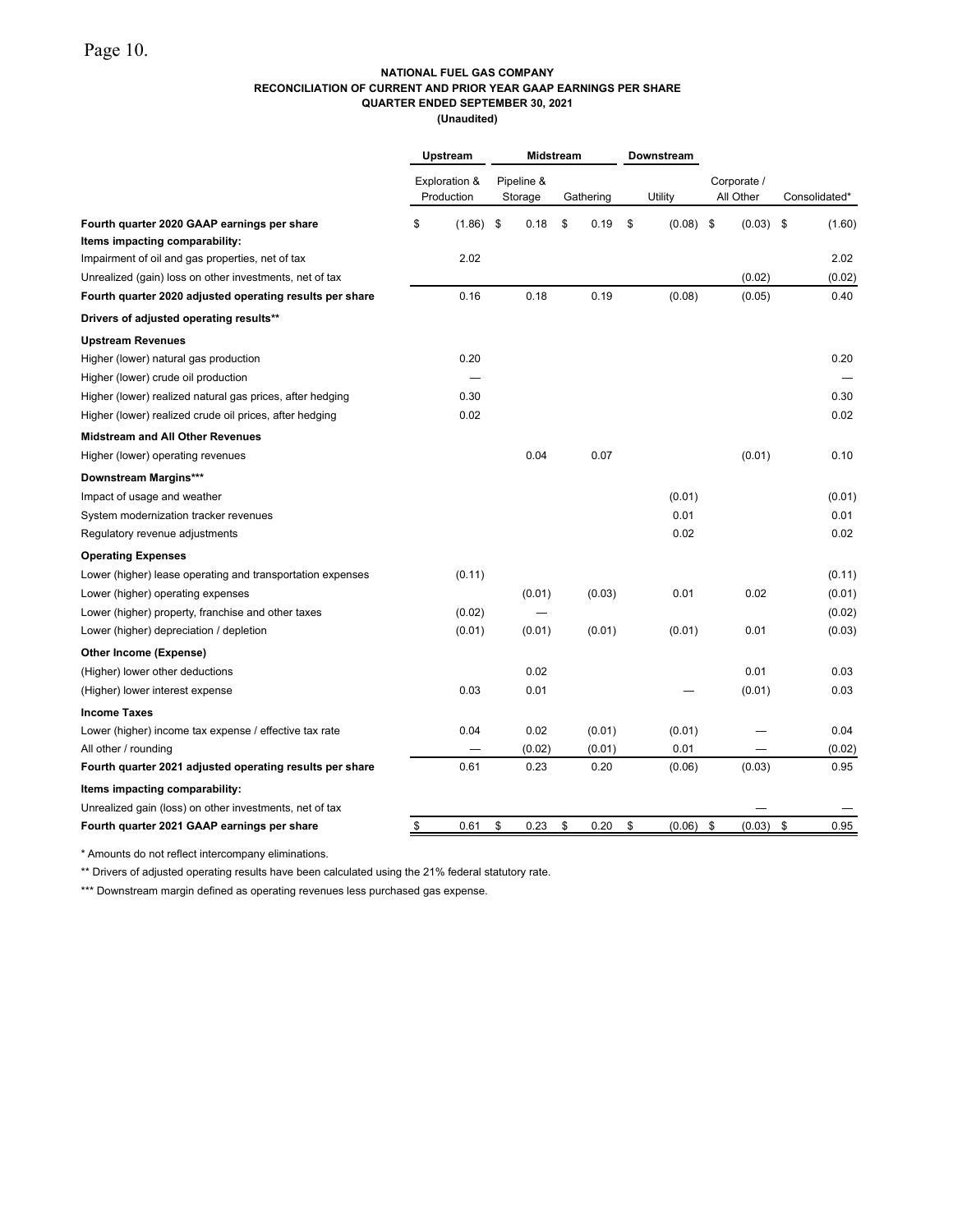#### **NATIONAL FUEL GAS COMPANY RECONCILIATION OF CURRENT AND PRIOR YEAR GAAP EARNINGS TWELVE MONTHS ENDED SEPTEMBER 30, 2021 (Unaudited)**

|                                                                                                          | Upstream<br>Downstream |                             | Midstream |                       |           |              |                          |                     |
|----------------------------------------------------------------------------------------------------------|------------------------|-----------------------------|-----------|-----------------------|-----------|--------------|--------------------------|---------------------|
| (Thousands of Dollars)                                                                                   |                        | Exploration &<br>Production |           | Pipeline &<br>Storage | Gathering | Utility      | Corporate /<br>All Other | Consolidated*       |
| <b>Fiscal 2020 GAAP earnings</b>                                                                         | \$                     | (326, 904)                  | \$        | 78,860                | \$68,631  | \$<br>57,366 | \$<br>(1,725)            | \$<br>(123, 772)    |
| Items impacting comparability:                                                                           |                        |                             |           |                       |           |              |                          |                     |
| Impairment of oil and gas properties                                                                     |                        | 449.438                     |           |                       |           |              |                          | 449.438             |
| Tax impact of impairment of oil and gas properties                                                       |                        | (123, 187)                  |           |                       |           |              |                          | (123, 187)          |
| Deferred tax valuation allowance                                                                         |                        | 60,463                      |           |                       | (3,769)   |              | 76                       | 56,770              |
| Unrealized (gain) loss on other investments                                                              |                        |                             |           |                       |           |              | (1,645)                  | (1,645)             |
| Tax impact of unrealized (gain) loss on other investments                                                |                        |                             |           |                       |           |              | 345                      | 345                 |
| Fiscal 2020 adjusted operating results                                                                   |                        | 59,810                      |           | 78,860                | 64,862    | 57,366       | (2,949)                  | 257,949             |
| Drivers of adjusted operating results**                                                                  |                        |                             |           |                       |           |              |                          |                     |
| <b>Upstream Revenues</b>                                                                                 |                        |                             |           |                       |           |              |                          |                     |
| Higher (lower) natural gas production                                                                    |                        | 141,512                     |           |                       |           |              |                          | 141,512             |
| Higher (lower) crude oil production                                                                      |                        | (5,073)                     |           |                       |           |              |                          | (5,073)             |
| Higher (lower) realized natural gas prices, after hedging                                                |                        | 44,183                      |           |                       |           |              |                          | 44,183              |
| Higher (lower) realized crude oil prices, after hedging                                                  |                        | (727)                       |           |                       |           |              |                          | (727)               |
| <b>Midstream and All Other Revenues</b>                                                                  |                        |                             |           |                       |           |              |                          |                     |
| Higher (lower) operating revenues                                                                        |                        |                             |           | 26,823                | 39.793    |              | (2,693)                  | 63,923              |
| <b>Downstream Margins***</b>                                                                             |                        |                             |           |                       |           |              |                          |                     |
| Impact of usage and weather                                                                              |                        |                             |           |                       |           | (1,069)      |                          | (1,069)             |
| System modernization tracker revenues                                                                    |                        |                             |           |                       |           | 3,732        |                          | 3,732               |
| Regulatory revenue adjustments                                                                           |                        |                             |           |                       |           | 273          |                          | 273                 |
| Higher (lower) energy marketing margins                                                                  |                        |                             |           |                       |           |              | (5,893)                  | (5,893)             |
| <b>Operating Expenses</b>                                                                                |                        |                             |           |                       |           |              |                          |                     |
| Lower (higher) lease operating and transportation expenses                                               |                        | (50, 280)                   |           |                       |           |              |                          | (50, 280)           |
| Lower (higher) operating expenses                                                                        |                        | (5,262)                     |           | (2, 443)              | (8,899)   | (2, 585)     | 4,101                    | (15,088)            |
| Lower (higher) property, franchise and other taxes                                                       |                        | (5, 193)                    |           | (435)                 |           |              |                          | (5,628)             |
| Lower (higher) depreciation / depletion                                                                  |                        | (8, 191)                    |           | (6,699)               | (7, 829)  | (1,745)      | 1,439                    | (23, 025)           |
| Other Income (Expense)                                                                                   |                        |                             |           |                       |           |              |                          |                     |
| (Higher) lower other deductions                                                                          |                        |                             |           | 960                   |           | (323)        | 2,818                    | 3,455               |
| (Higher) lower interest expense                                                                          |                        | 2,534                       |           | (6, 514)              | (4, 464)  |              | (2,536)                  | (10, 980)           |
| <b>Income Taxes</b>                                                                                      |                        |                             |           |                       |           |              |                          |                     |
| Lower (higher) income tax expense / effective tax rate                                                   |                        | (6, 679)                    |           | 2,716                 | (2, 288)  | (1,216)      | 3,401                    | (4,066)             |
| All other / rounding                                                                                     |                        | 1,164                       |           | (726)                 | (217)     | (98)         | (248)                    | (125)               |
| Fiscal 2021 adjusted operating results                                                                   |                        | 167,798                     |           | 92,542                | 80,958    | 54,335       | (2,560)                  | 393,073             |
| Items impacting comparability:                                                                           |                        |                             |           |                       |           |              |                          |                     |
| Impairment of oil and gas properties<br>Tax impact of impairment of oil and gas properties               |                        | (76, 152)<br>20,980         |           |                       |           |              |                          | (76, 152)<br>20,980 |
| Gain on sale of timber properties                                                                        |                        |                             |           |                       |           |              | 51.066                   | 51,066              |
| Tax impact of gain on sale of timber properties                                                          |                        |                             |           |                       |           |              | (14,069)                 | (14,069)            |
| Premium paid on early redemption of debt                                                                 |                        | (14, 772)                   |           |                       | (943)     |              |                          | (15, 715)           |
| Tax impact of premium paid on early redemption of debt                                                   |                        | 4,062                       |           |                       | 259       |              |                          | 4,321               |
| Unrealized gain (loss) on other investments<br>Tax impact of unrealized gain (loss) on other investments |                        |                             |           |                       |           |              | 181<br>(38)              | 181<br>(38)         |
| Fiscal 2021 GAAP earnings                                                                                | \$                     | 101,916                     | \$        | 92,542                | \$80,274  | \$<br>54,335 | \$<br>34,580             | \$<br>363,647       |
|                                                                                                          |                        |                             |           |                       |           |              |                          |                     |

\* Amounts do not reflect intercompany eliminations.

\*\* Drivers of adjusted operating results have been calculated using the 21% federal statutory rate.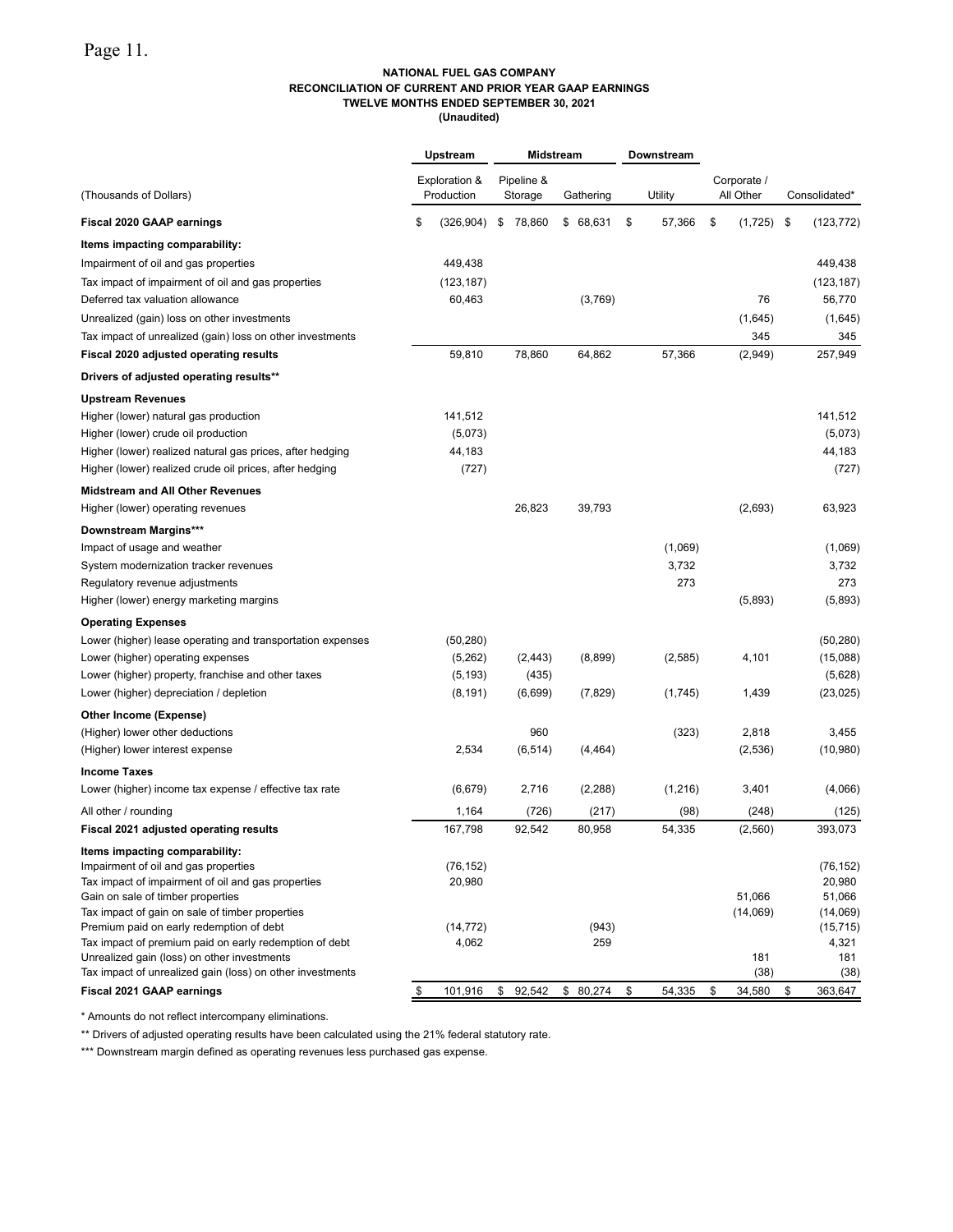### **NATIONAL FUEL GAS COMPANY RECONCILIATION OF CURRENT AND PRIOR YEAR GAAP EARNINGS PER SHARE TWELVE MONTHS ENDED SEPTEMBER 30, 2021**

**(Unaudited)**

|                                                            | Upstream<br><b>Midstream</b> |                             |                       |    | Downstream |    |         |                          |               |
|------------------------------------------------------------|------------------------------|-----------------------------|-----------------------|----|------------|----|---------|--------------------------|---------------|
|                                                            |                              | Exploration &<br>Production | Pipeline &<br>Storage |    | Gathering  |    | Utility | Corporate /<br>All Other | Consolidated* |
| Fiscal 2020 GAAP earnings per share                        | \$                           | (3.72)                      | \$<br>0.90            | \$ | 0.78       | \$ | 0.65    | \$<br>(0.02)             | \$<br>(1.41)  |
| Items impacting comparability:                             |                              |                             |                       |    |            |    |         |                          |               |
| Impairment of oil and gas properties, net of tax           |                              | 3.71                        |                       |    |            |    |         |                          | 3.71          |
| Deferred tax valuation allowance                           |                              | 0.69                        |                       |    | (0.04)     |    |         |                          | 0.65          |
| Unrealized (gain) loss on other investments, net of tax    |                              |                             |                       |    |            |    |         | (0.01)                   | (0.01)        |
| Earnings per share impact of diluted shares                |                              |                             | (0.01)                |    | (0.01)     |    |         |                          | (0.02)        |
| Fiscal 2020 adjusted operating results per share           |                              | 0.68                        | 0.89                  |    | 0.73       |    | 0.65    | (0.03)                   | 2.92          |
| Drivers of adjusted operating results**                    |                              |                             |                       |    |            |    |         |                          |               |
| <b>Upstream Revenues</b>                                   |                              |                             |                       |    |            |    |         |                          |               |
| Higher (lower) natural gas production                      |                              | 1.54                        |                       |    |            |    |         |                          | 1.54          |
| Higher (lower) crude oil production                        |                              | (0.06)                      |                       |    |            |    |         |                          | (0.06)        |
| Higher (lower) realized natural gas prices, after hedging  |                              | 0.48                        |                       |    |            |    |         |                          | 0.48          |
| Higher (lower) realized crude oil prices, after hedging    |                              | (0.01)                      |                       |    |            |    |         |                          | (0.01)        |
| <b>Midstream and All Other Revenues</b>                    |                              |                             |                       |    |            |    |         |                          |               |
| Higher (lower) operating revenues                          |                              |                             | 0.29                  |    | 0.43       |    |         | (0.03)                   | 0.69          |
| Downstream Margins***                                      |                              |                             |                       |    |            |    |         |                          |               |
| Impact of usage and weather                                |                              |                             |                       |    |            |    | (0.01)  |                          | (0.01)        |
| System modernization tracker revenues                      |                              |                             |                       |    |            |    | 0.04    |                          | 0.04          |
| Regulatory revenue adjustments                             |                              |                             |                       |    |            |    |         |                          |               |
| Higher (lower) energy marketing margins                    |                              |                             |                       |    |            |    |         | (0.06)                   | (0.06)        |
| <b>Operating Expenses</b>                                  |                              |                             |                       |    |            |    |         |                          |               |
| Lower (higher) lease operating and transportation expenses |                              | (0.55)                      |                       |    |            |    |         |                          | (0.55)        |
| Lower (higher) operating expenses                          |                              | (0.06)                      | (0.03)                |    | (0.10)     |    | (0.03)  | 0.04                     | (0.18)        |
| Lower (higher) property, franchise and other taxes         |                              | (0.06)                      |                       |    |            |    |         |                          | (0.06)        |
| Lower (higher) depreciation / depletion                    |                              | (0.09)                      | (0.07)                |    | (0.09)     |    | (0.02)  | 0.02                     | (0.25)        |
| Other Income (Expense)                                     |                              |                             |                       |    |            |    |         |                          |               |
| (Higher) lower other deductions                            |                              |                             | 0.01                  |    |            |    |         | 0.03                     | 0.04          |
| (Higher) lower interest expense                            |                              | 0.03                        | (0.07)                |    | (0.05)     |    |         | (0.03)                   | (0.12)        |
| <b>Income Taxes</b>                                        |                              |                             |                       |    |            |    |         |                          |               |
| Lower (higher) income tax expense / effective tax rate     |                              | (0.07)                      | 0.03                  |    | (0.02)     |    | (0.01)  | 0.04                     | (0.03)        |
| Impact of additional shares                                |                              | (0.02)                      | (0.03)                |    | (0.03)     |    | (0.03)  |                          | (0.11)        |
| All other / rounding                                       |                              | 0.02                        | (0.01)                |    | 0.01       |    |         |                          | 0.02          |
| Fiscal 2021 adjusted operating results per share           |                              | 1.83                        | 1.01                  |    | 0.88       |    | 0.59    | (0.02)                   | 4.29          |
| Items impacting comparability:                             |                              |                             |                       |    |            |    |         |                          |               |
| Impairment of oil and gas properties, net of tax           |                              | (0.60)                      |                       |    |            |    |         |                          | (0.60)        |
| Gain on sale of timber properties, net of tax              |                              |                             |                       |    |            |    |         | 0.40                     | 0.40          |
| Premium paid on early redemption of debt, net of tax       |                              | (0.12)                      |                       |    |            |    |         |                          | (0.12)        |
| Unrealized gain (loss) on other investments, net of tax    |                              |                             |                       |    |            |    |         |                          |               |
| Fiscal 2021 GAAP earnings per share                        | \$                           | 1.11                        | \$<br>1.01            | \$ | 0.88       | \$ | 0.59    | \$<br>0.38               | \$<br>3.97    |

\* Amounts do not reflect intercompany eliminations.

\*\* Drivers of adjusted operating results have been calculated using the 21% federal statutory rate.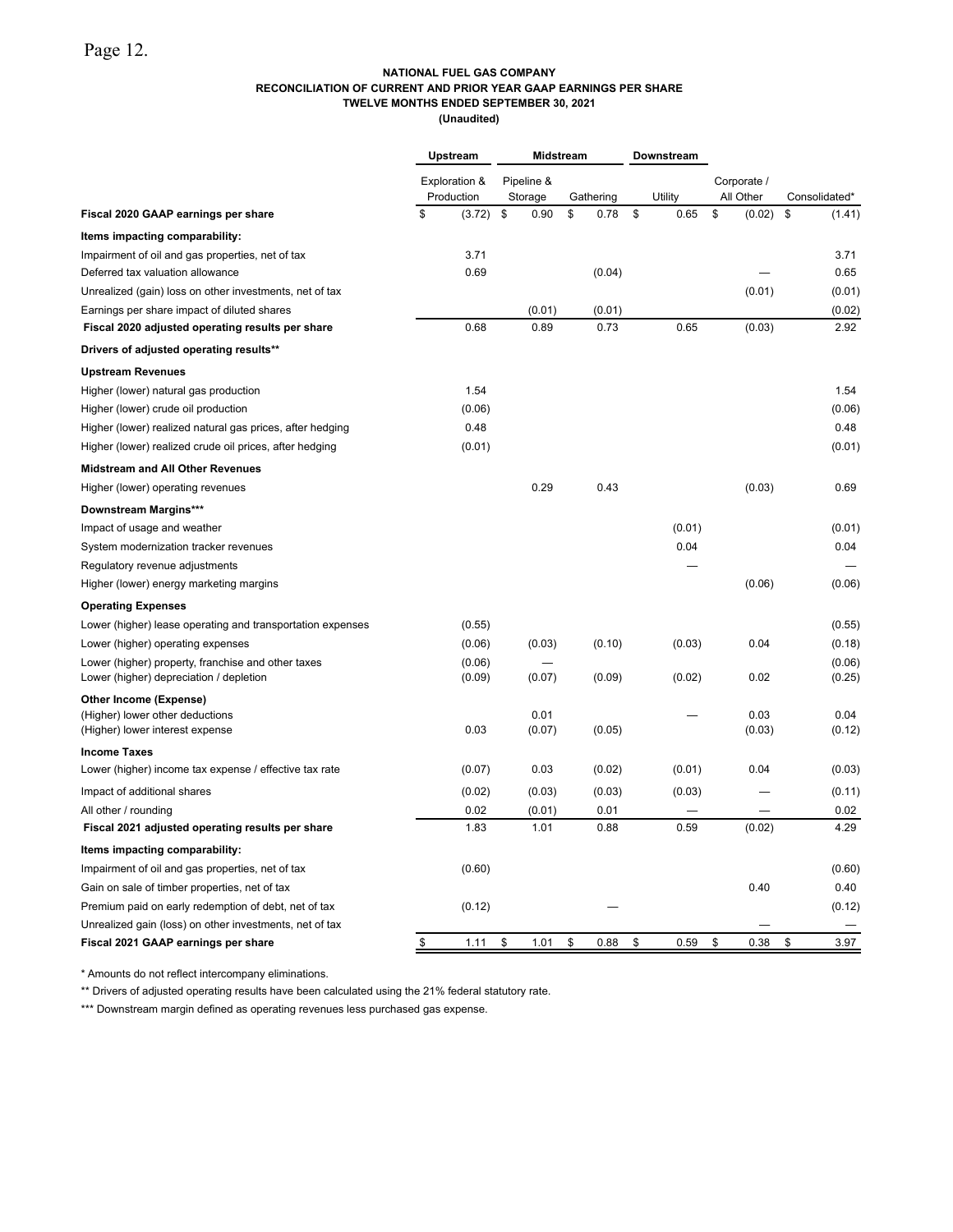Page 13.

# **NATIONAL FUEL GAS COMPANY AND SUBSIDIARIES**

(Thousands of Dollars, except per share amounts)

|                                                |                          | <b>Three Months Ended</b> | <b>Twelve Months Ended</b> |                       |  |  |  |  |  |  |  |
|------------------------------------------------|--------------------------|---------------------------|----------------------------|-----------------------|--|--|--|--|--|--|--|
|                                                |                          | September 30,             | September 30,              |                       |  |  |  |  |  |  |  |
|                                                |                          | (Unaudited)               |                            | (Unaudited)           |  |  |  |  |  |  |  |
| <b>SUMMARY OF OPERATIONS</b>                   | 2021                     | 2020                      | 2021                       | 2020                  |  |  |  |  |  |  |  |
| <b>Operating Revenues:</b>                     |                          |                           |                            |                       |  |  |  |  |  |  |  |
| Utility and Energy Marketing Revenues          | 80,302<br>\$             | \$<br>78,016              | \$<br>667,549              | \$<br>728,336         |  |  |  |  |  |  |  |
| Exploration and Production and Other Revenues  | 215,664                  | 155,811                   | 837,597                    | 611,885               |  |  |  |  |  |  |  |
| Pipeline and Storage and Gathering Revenues    | 60,022                   | 54,162                    | 237,513                    | 206,070               |  |  |  |  |  |  |  |
|                                                | 355,988                  | 287,989                   | 1,742,659                  | 1,546,291             |  |  |  |  |  |  |  |
| <b>Operating Expenses:</b>                     |                          |                           |                            |                       |  |  |  |  |  |  |  |
| <b>Purchased Gas</b>                           | (5, 190)                 | (5, 773)                  | 171,827                    | 233,890               |  |  |  |  |  |  |  |
| Operation and Maintenance:                     |                          |                           |                            |                       |  |  |  |  |  |  |  |
| Utility and Energy Marketing                   | 40,026                   | 42,120                    | 179,547                    | 181,051               |  |  |  |  |  |  |  |
| Exploration and Production and Other           | 46,007                   | 39,800                    | 173,041                    | 148,856               |  |  |  |  |  |  |  |
| Pipeline and Storage and Gathering             | 35,747                   | 31,151                    | 123,218                    | 108,640               |  |  |  |  |  |  |  |
| Property, Franchise and Other Taxes            | 23,454                   | 21,132                    | 94,713                     | 88,400                |  |  |  |  |  |  |  |
| Depreciation, Depletion and Amortization       | 83,671                   | 80,097                    | 335,303                    | 306,158               |  |  |  |  |  |  |  |
| Impairment of Oil and Gas Producing Properties |                          | 253,441                   | 76,152                     | 449,438               |  |  |  |  |  |  |  |
|                                                | 223,715                  | 461,968                   | 1,153,801                  | 1,516,433             |  |  |  |  |  |  |  |
| Gain on Sale of Timber Properties              |                          |                           | 51,066                     |                       |  |  |  |  |  |  |  |
| Operating Income (Loss)                        | 132,273                  | (173, 979)                | 639,924                    | 29,858                |  |  |  |  |  |  |  |
| Other Income (Expense):                        |                          |                           |                            |                       |  |  |  |  |  |  |  |
| Other Income (Deductions)                      | (160)                    | 159                       | (15, 238)                  | (17, 814)             |  |  |  |  |  |  |  |
| Interest Expense on Long-Term Debt             | (30, 161)                | (32, 159)                 | (141, 457)                 | (110, 012)            |  |  |  |  |  |  |  |
| Other Interest Expense                         | (270)                    | (2, 202)                  | (4,900)                    | (7,065)               |  |  |  |  |  |  |  |
| Income (Loss) Before Income Taxes              | 101,682                  | (208, 181)                | 478,329                    | (105, 033)            |  |  |  |  |  |  |  |
| Income Tax Expense (Benefit)                   | 14,720                   | (62,636)                  | 114,682                    | 18,739                |  |  |  |  |  |  |  |
| Net Income (Loss) Available for Common Stock   | 86,962<br>S              | \$<br>(145,545)           | 363,647<br>S.              | \$<br>(123, 772)      |  |  |  |  |  |  |  |
| Earnings (Loss) Per Common Share               |                          |                           |                            |                       |  |  |  |  |  |  |  |
| <b>Basic</b>                                   | 0.95<br>$rac{1}{2}$      | $\frac{\$}{\$}$<br>(1.60) | <u>\$</u><br>3.99          | $rac{1}{3}$<br>(1.41) |  |  |  |  |  |  |  |
| <b>Diluted</b>                                 | 0.95                     | (1.60)                    | 3.97                       | (1.41)                |  |  |  |  |  |  |  |
| <b>Weighted Average Common Shares:</b>         |                          |                           |                            |                       |  |  |  |  |  |  |  |
| Used in Basic Calculation                      | 91,181,292               | 90,954,447                | 91,130,941                 | 87,968,895            |  |  |  |  |  |  |  |
| Used in Diluted Calculation                    | 91,851,443<br>90,954,447 |                           |                            |                       |  |  |  |  |  |  |  |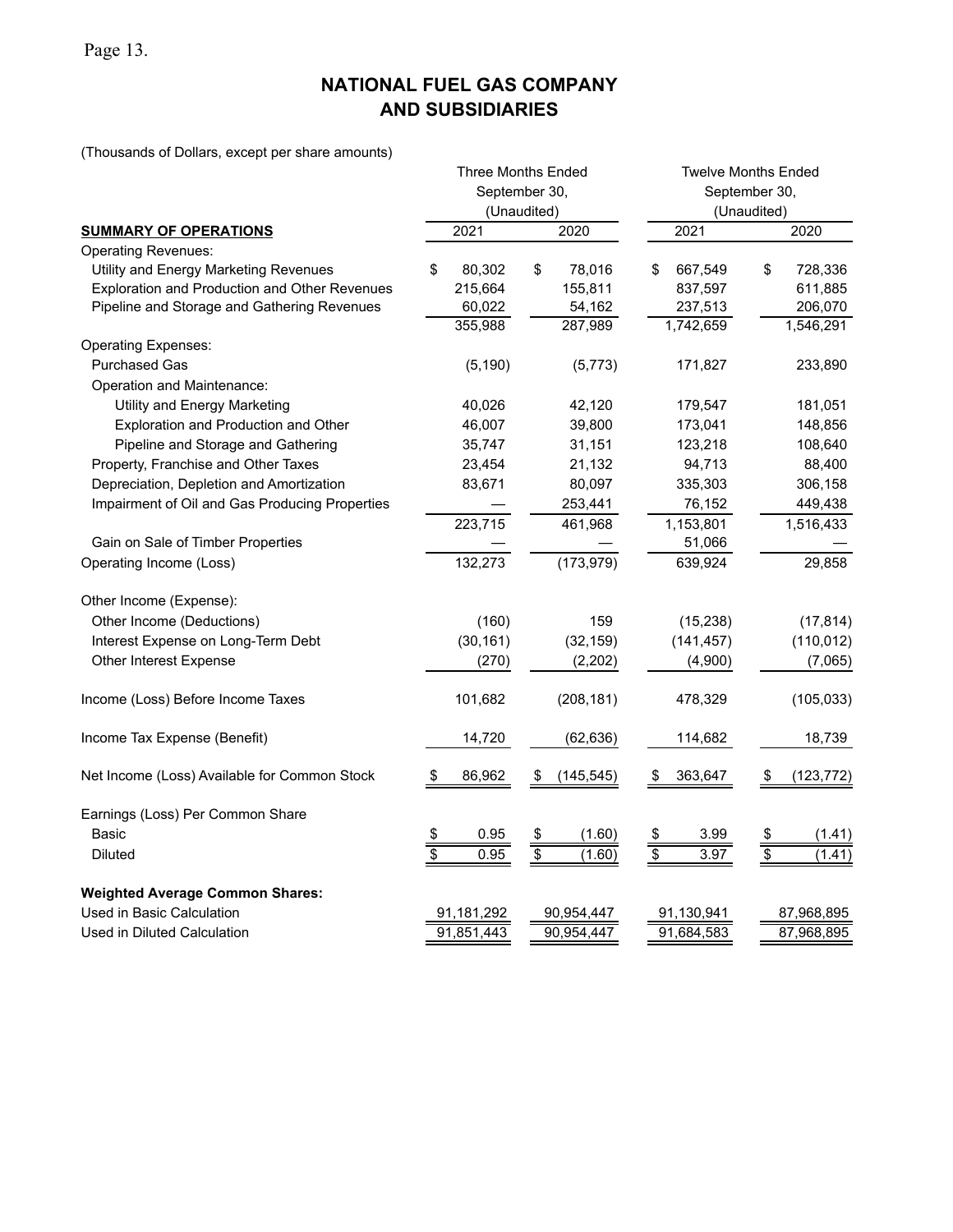### NATIONAL FUEL GAS COMPANY AND SUBSIDIARIES CONSOLIDATED BALANCE SHEETS (Unaudited)

|                                                                                                  | September 30,          | September 30,          |
|--------------------------------------------------------------------------------------------------|------------------------|------------------------|
| (Thousands of Dollars)                                                                           | 2021                   | 2020                   |
| <b>ASSETS</b>                                                                                    |                        |                        |
| Property, Plant and Equipment                                                                    | \$13,103,639           | \$12,351,852           |
| Less - Accumulated Depreciation, Depletion and Amortization<br>Net Property, Plant and Equipment | 6,719,356<br>6,384,283 | 6,353,785<br>5,998,067 |
| Assets Held for Sale, Net                                                                        |                        | 53,424                 |
|                                                                                                  |                        |                        |
| <b>Current Assets:</b>                                                                           |                        |                        |
| Cash and Temporary Cash Investments                                                              | 31,528                 | 20,541                 |
| <b>Hedging Collateral Deposits</b><br>Receivables - Net                                          | 88,610<br>205,294      | 143,583                |
| <b>Unbilled Revenue</b>                                                                          | 17,000                 | 17,302                 |
| Gas Stored Underground                                                                           | 33,669                 | 33,338                 |
| Materials, Supplies and Emission Allowances                                                      | 53,560                 | 51.877                 |
| Unrecovered Purchased Gas Costs                                                                  | 33,128                 |                        |
| <b>Other Current Assets</b>                                                                      | 59,660                 | 47,557                 |
| <b>Total Current Assets</b>                                                                      | 522,449                | 314,198                |
| Other Assets:                                                                                    |                        |                        |
| Recoverable Future Taxes                                                                         | 121,992                | 118,310                |
| <b>Unamortized Debt Expense</b>                                                                  | 10,589                 | 12,297                 |
| <b>Other Regulatory Assets</b>                                                                   | 60,145                 | 156,106                |
| Deferred Charges                                                                                 | 59,939                 | 67,131                 |
| Other Investments                                                                                | 149,632                | 154,502                |
| Goodwill                                                                                         | 5,476                  | 5,476                  |
| Prepaid Post-Retirement Benefit Costs                                                            | 149,151                | 76,035                 |
| Fair Value of Derivative Financial Instruments                                                   | 1,169                  | 9,308                  |
| Other                                                                                            |                        | 81                     |
| <b>Total Other Assets</b>                                                                        | 558,093                | 599,246                |
| <b>Total Assets</b>                                                                              | \$7,464,825            | \$6,964,935            |
| <b>CAPITALIZATION AND LIABILITIES</b>                                                            |                        |                        |
| Capitalization:                                                                                  |                        |                        |
| Comprehensive Shareholders' Equity                                                               |                        |                        |
| Common Stock, \$1 Par Value Authorized - 200,000,000 Shares; Issued and                          |                        |                        |
| Outstanding - 91,181,549 Shares and 90,954,696 Shares, Respectively                              | \$91,182               | \$90,955               |
| Paid in Capital                                                                                  | 1,017,446              | 1,004,158              |
| Earnings Reinvested in the Business                                                              | 1,191,175              | 991,630                |
| Accumulated Other Comprehensive Loss<br><b>Total Comprehensive Shareholders' Equity</b>          | (513, 597)             | (114, 757)             |
| Long-Term Debt, Net of Current Portion and Unamortized Discount and Debt Issuance Costs          | 1,786,206<br>2,628,687 | 1,971,986<br>2,629,576 |
| <b>Total Capitalization</b>                                                                      | 4,414,893              | 4,601,562              |
| <b>Current and Accrued Liabilities:</b>                                                          |                        |                        |
| Notes Payable to Banks and Commercial Paper                                                      | 158,500                | 30,000                 |
| <b>Accounts Payable</b>                                                                          | 171,655                | 134,126                |
| Amounts Payable to Customers                                                                     | 21                     | 10,788                 |
| Dividends Payable                                                                                | 41,487                 | 40,475                 |
| Interest Payable on Long-Term Debt                                                               | 17,376                 | 27,521                 |
| <b>Customer Advances</b>                                                                         | 17,223                 | 15,319                 |
| <b>Customer Security Deposits</b>                                                                | 19,292                 | 17,199                 |
| Other Accruals and Current Liabilities                                                           | 194,169                | 140,176                |
| Fair Value of Derivative Financial Instruments                                                   | 616,410                | 43,969                 |
| <b>Total Current and Accrued Liabilities</b>                                                     | 1,236,133              | 459,573                |
| Other Liabilities:                                                                               |                        |                        |
| Deferred Income Taxes                                                                            | 660,420                | 696,054                |
| <b>Taxes Refundable to Customers</b>                                                             | 354,089                | 357,508                |
| Cost of Removal Regulatory Liability                                                             | 245,636                | 230,079                |
| <b>Other Regulatory Liabilities</b>                                                              | 200,643                | 161,573                |
| Pension and Other Post-Retirement Liabilities                                                    | 7,526                  | 127,181                |
| <b>Asset Retirement Obligations</b>                                                              | 209,639                | 192,228                |
| <b>Other Liabilities</b>                                                                         | 135,846                | 139,177                |
| <b>Total Other Liabilities</b>                                                                   | 1,813,799              | 1,903,800              |
| <b>Commitments and Contingencies</b><br>Total Capitalization and Liabilities                     | \$7,464,825            | \$6,964,935            |
|                                                                                                  |                        |                        |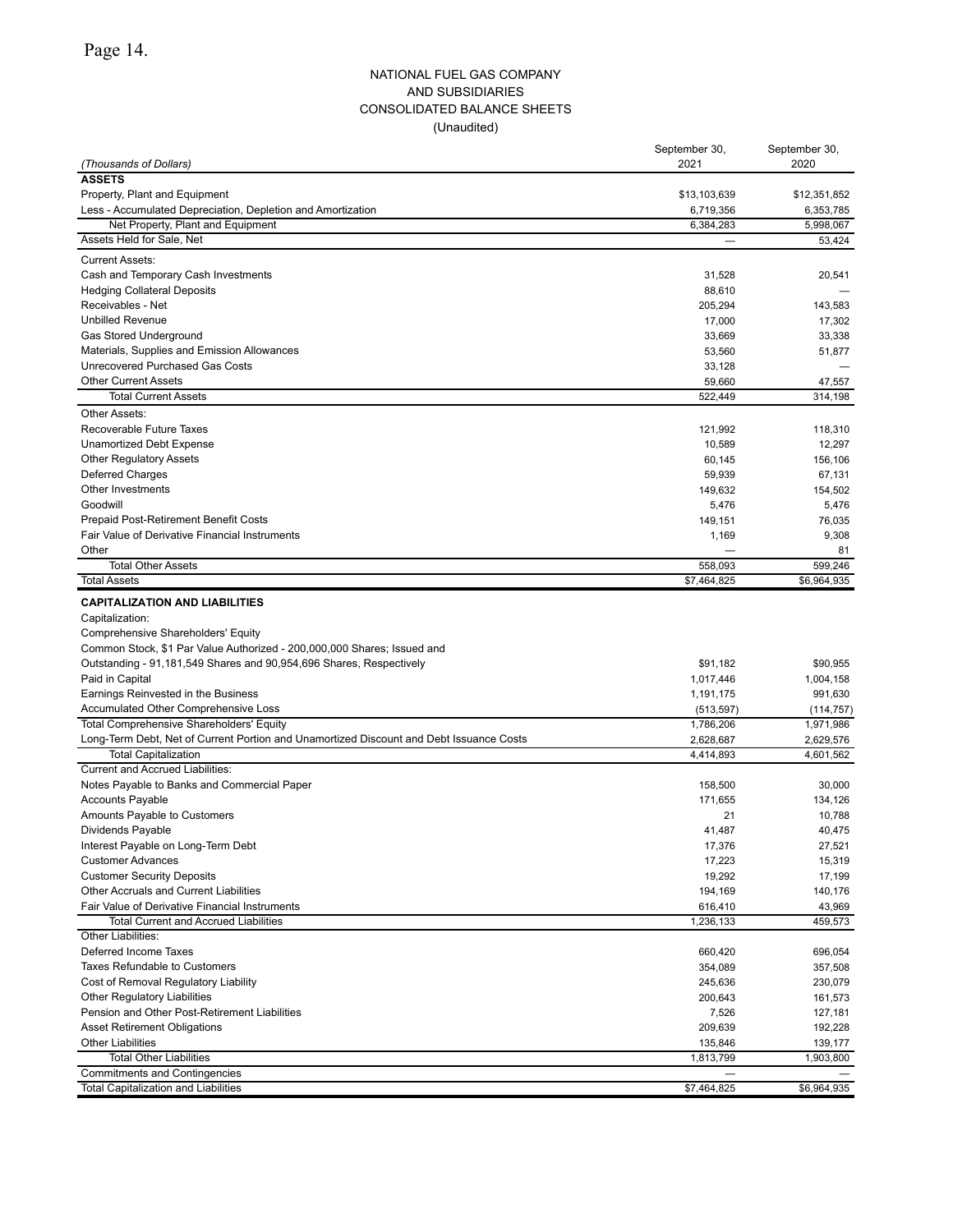# **NATIONAL FUEL GAS COMPANY AND SUBSIDIARIES CONSOLIDATED STATEMENTS OF CASH FLOWS (Unaudited)**

|                                                                                                              |                 | <b>Twelve Months Ended</b> |                              |
|--------------------------------------------------------------------------------------------------------------|-----------------|----------------------------|------------------------------|
| (Thousands of Dollars)                                                                                       |                 | September 30,<br>2021      | 2020                         |
|                                                                                                              |                 |                            |                              |
| <b>Operating Activities:</b>                                                                                 |                 |                            |                              |
| Net Income (Loss) Available for Common Stock                                                                 | \$              | 363,647                    | \$<br>(123, 772)             |
| Adjustments to Reconcile Net Income (Loss) to Net Cash<br>Provided by Operating Activities:                  |                 |                            |                              |
| Gain on Sale of Timber Properties                                                                            |                 | (51,066)                   |                              |
| Impairment of Oil and Gas Producing Properties                                                               |                 | 76,152                     | 449,438                      |
| Depreciation, Depletion and Amortization                                                                     |                 | 335,303                    | 306,158                      |
| Deferred Income Taxes                                                                                        |                 | 105,993                    | 54,313                       |
| Premium Paid on Early Redemption of Debt                                                                     |                 | 15,715                     |                              |
| Stock-Based Compensation                                                                                     |                 | 17,065                     | 14,931                       |
| Other                                                                                                        |                 | 10,896                     | 6,527                        |
| Change in:                                                                                                   |                 |                            |                              |
| Receivables and Unbilled Revenue                                                                             |                 | (61, 413)                  | (2,578)                      |
| Gas Stored Underground and Materials, Supplies and Emission Allowances                                       |                 | (2,014)                    | (6,625)                      |
| Unrecovered Purchased Gas Costs                                                                              |                 | (33, 128)                  | 2,246                        |
| <b>Other Current Assets</b>                                                                                  |                 | (11, 972)                  | 49,367                       |
| <b>Accounts Payable</b>                                                                                      |                 | 31,352                     | (4,657)                      |
| Amounts Payable to Customers                                                                                 |                 | (10, 767)                  | 6,771                        |
| <b>Customer Advances</b>                                                                                     |                 | 1,904                      | 2,275                        |
| <b>Customer Security Deposits</b>                                                                            |                 | 2,093                      | 989                          |
| <b>Other Accruals and Current Liabilities</b>                                                                |                 | 34,314                     | 5,001                        |
| <b>Other Assets</b>                                                                                          |                 | 1,250                      | (24, 203)                    |
| <b>Other Liabilities</b>                                                                                     |                 | (33, 771)                  | 4,628                        |
| Net Cash Provided by Operating Activities                                                                    | \$              | 791,553                    | \$<br>740,809                |
|                                                                                                              |                 |                            |                              |
| <b>Investing Activities:</b>                                                                                 |                 |                            |                              |
| <b>Capital Expenditures</b>                                                                                  | \$              | (751, 734)                 | \$<br>(716, 153)             |
| Net Proceeds from Sale of Timber Properties<br>Acquisition of Upstream Assets and Midstream Gathering Assets |                 | 104,582                    |                              |
| Other                                                                                                        |                 | 13,935                     | (506, 258)                   |
| Net Cash Used in Investing Activities                                                                        | \$              | (633, 217)                 | \$<br>(1,205)<br>(1,223,616) |
|                                                                                                              |                 |                            |                              |
| <b>Financing Activities:</b>                                                                                 |                 |                            |                              |
| Changes in Notes Payable to Banks and Commercial Paper                                                       | \$              | 128,500                    | \$<br>(25, 200)              |
| Reduction of Long-Term Debt                                                                                  |                 | (515, 715)                 |                              |
| Dividends Paid on Common Stock                                                                               |                 | (163,089)                  | (153, 322)                   |
| Net Proceeds From Issuance of Long-Term Debt                                                                 |                 | 495,267                    | 493,007                      |
| Net Proceeds from Issuance (Repurchase) of Common Stock                                                      |                 | (3,702)                    | 161,603                      |
| Net Cash Provided by (Used in) Financing Activities                                                          | $\overline{\$}$ | (58, 739)                  | \$<br>476,088                |
|                                                                                                              |                 |                            |                              |
| Net Increase (Decrease) in Cash, Cash Equivalents, and Restricted Cash                                       |                 | 99,597                     | (6, 719)                     |
| Cash, Cash Equivalents, and Restricted Cash at Beginning of Period                                           |                 | 20,541                     | 27,260                       |
| Cash, Cash Equivalents, and Restricted Cash at September 30                                                  | $\overline{\$}$ | 120,138                    | \$<br>20,541                 |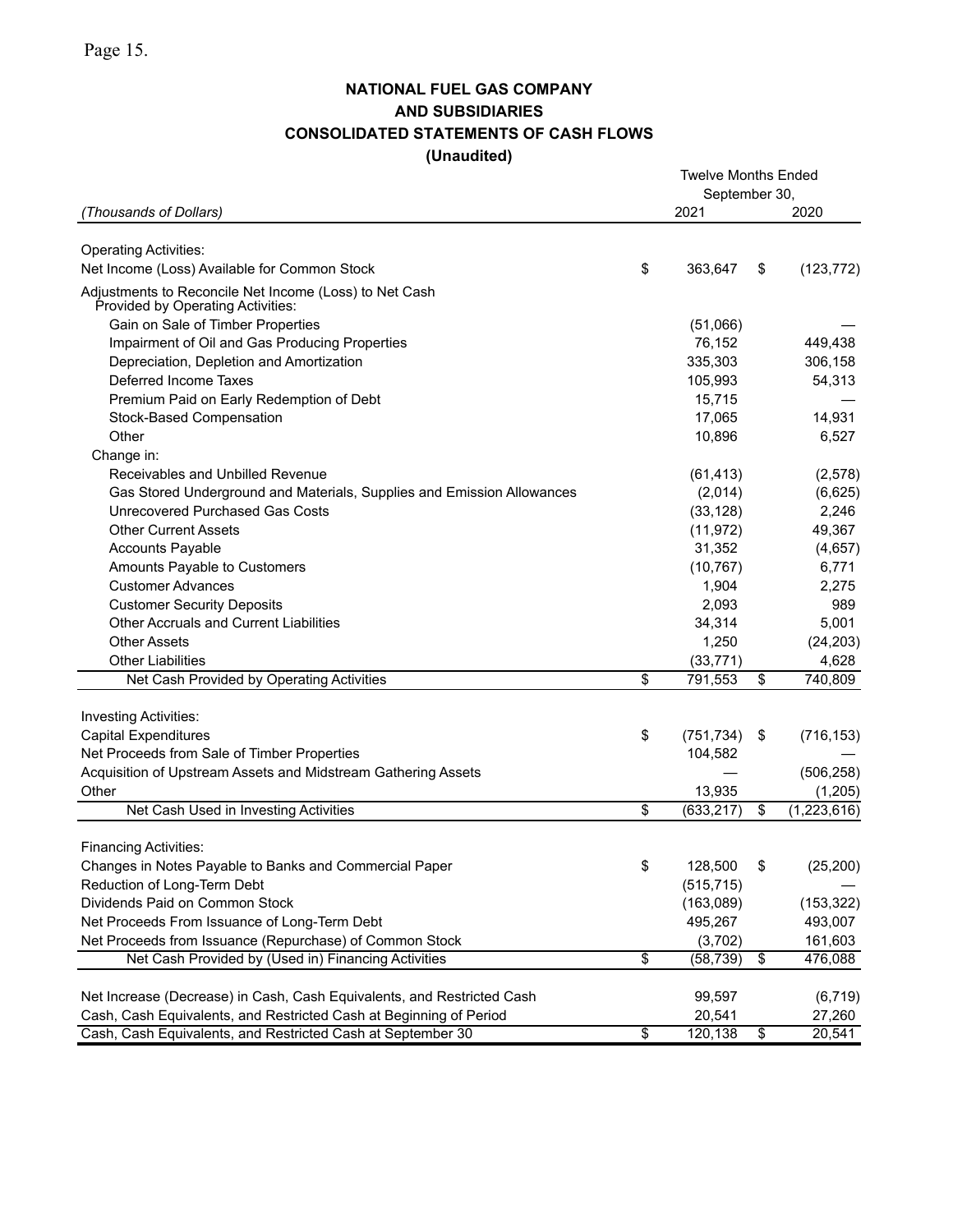# **SEGMENT OPERATING RESULTS AND STATISTICS (UNAUDITED)**

# **UPSTREAM BUSINESS**

|                                                       |            | <b>Three Months Ended</b> |              | <b>Twelve Months Ended</b> |            |                 |               |  |  |  |  |
|-------------------------------------------------------|------------|---------------------------|--------------|----------------------------|------------|-----------------|---------------|--|--|--|--|
| (Thousands of Dollars, except per share amounts)      |            | September 30,             |              |                            |            | September 30,   |               |  |  |  |  |
| <b>EXPLORATION AND PRODUCTION SEGMENT</b>             | 2021       | 2020                      | Variance     |                            | 2021       | 2020            | Variance      |  |  |  |  |
| <b>Total Operating Revenues</b>                       | \$215,581  | \$154,726                 | \$<br>60,855 | S                          | 836,697 \$ | 607,453         | -S<br>229,244 |  |  |  |  |
| <b>Operating Expenses:</b>                            |            |                           |              |                            |            |                 |               |  |  |  |  |
| Operation and Maintenance:                            |            |                           |              |                            |            |                 |               |  |  |  |  |
| General and Administrative Expense                    | 16,957     | 16,653                    | 304          |                            | 67,973     | 63,429          | 4,544         |  |  |  |  |
| Lease Operating and Transportation Expense            | 68,019     | 54,983                    | 13,036       |                            | 267,316    | 203,670         | 63,646        |  |  |  |  |
| All Other Operation and Maintenance Expense           | 3,715      | 3,548                     | 167          |                            | 14,659     | 12,542          | 2,117         |  |  |  |  |
| Property, Franchise and Other Taxes                   | 6,302      | 4.103                     | 2,199        |                            | 22,220     | 15,646          | 6,574         |  |  |  |  |
| Depreciation, Depletion and Amortization              | 45,135     | 43,467                    | 1,668        |                            | 182,492    | 172,124         | 10,368        |  |  |  |  |
| Impairment of Oil and Gas Producing Properties        |            | 253,441                   | (253, 441)   |                            | 76,152     | 449,438         | (373, 286)    |  |  |  |  |
|                                                       | 140,128    | 376,195                   | (236,067)    |                            | 630,812    | 916,849         | (286, 037)    |  |  |  |  |
| Operating Income (Loss)                               | 75,453     | (221, 469)                | 296,922      |                            | 205,885    | (309, 396)      | 515,281       |  |  |  |  |
| Other Income (Expense):                               |            |                           |              |                            |            |                 |               |  |  |  |  |
| Non-Service Pension and Post-Retirement Benefit Costs | (289)      | (395)                     | 106          |                            | (1, 148)   | (1,580)         | 432           |  |  |  |  |
| Interest and Other Income                             | 35         | 115                       | (80)         |                            | 211        | 698             | (487)         |  |  |  |  |
| Interest Expense on Long-Term Debt                    |            |                           |              |                            | (15, 119)  |                 | (15, 119)     |  |  |  |  |
| <b>Interest Expense</b>                               | (11, 942)  | (15, 555)                 | 3,613        |                            | (54, 543)  | (58,098)        | 3,555         |  |  |  |  |
| Income (Loss) Before Income Taxes                     | 63,257     | (237, 304)                | 300,561      |                            | 135,286    | (368, 376)      | 503,662       |  |  |  |  |
| Income Tax Expense (Benefit)                          | 7,554      | (68, 133)                 | 75,687       |                            | 33,370     | (41, 472)       | 74,842        |  |  |  |  |
| Net Income (Loss)                                     | 55,703     | \$(169, 171)              | \$224,874    | S                          | 101,916 \$ | $(326, 904)$ \$ | 428,820       |  |  |  |  |
| Net Income (Loss) Per Share (Diluted)                 | \$<br>0.61 | \$<br>(1.86)              | 2.47<br>S    | \$                         | 1.11S      | $(3.72)$ \$     | 4.83          |  |  |  |  |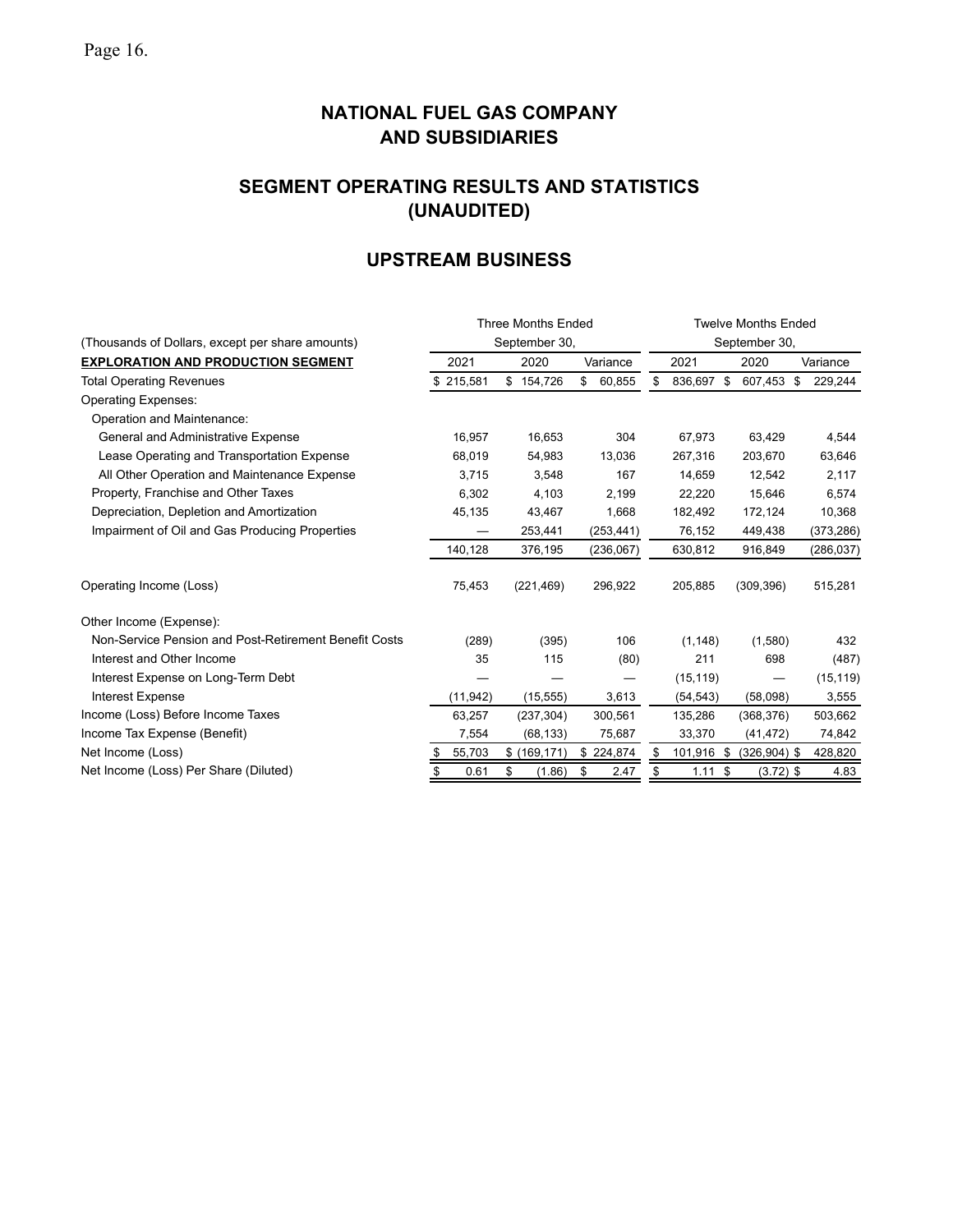# **SEGMENT OPERATING RESULTS AND STATISTICS (UNAUDITED)**

### **MIDSTREAM BUSINESSES**

|                                                                   | <b>Three Months Ended</b> |               |           |               |          |    | <b>Twelve Months Ended</b> |  |                   |  |          |  |  |
|-------------------------------------------------------------------|---------------------------|---------------|-----------|---------------|----------|----|----------------------------|--|-------------------|--|----------|--|--|
| (Thousands of Dollars, except per share amounts)                  |                           | September 30, |           | September 30, |          |    |                            |  |                   |  |          |  |  |
| PIPELINE AND STORAGE SEGMENT                                      | 2021                      |               | 2020      |               | Variance |    | 2021                       |  | 2020              |  | Variance |  |  |
| <b>Revenues from External Customers</b>                           | \$<br>58.515              | \$            | 54,090    | \$            | 4,425    | \$ | 234,397 \$                 |  | 205,998 \$        |  | 28,399   |  |  |
| <b>Intersegment Revenues</b>                                      | 26,510                    |               | 26,236    |               | 274      |    | 109,160                    |  | 103,606           |  | 5,554    |  |  |
| <b>Total Operating Revenues</b>                                   | 85.025                    |               | 80,326    |               | 4,699    |    | 343,557                    |  | 309.604           |  | 33,953   |  |  |
| <b>Operating Expenses:</b>                                        |                           |               |           |               |          |    |                            |  |                   |  |          |  |  |
| <b>Purchased Gas</b>                                              | 764                       |               | 74        |               | 690      |    | 983                        |  | 75                |  | 908      |  |  |
| Operation and Maintenance                                         | 26,724                    |               | 25,233    |               | 1,491    |    | 90,533                     |  | 87,440            |  | 3,093    |  |  |
| Property, Franchise and Other Taxes                               | 8,406                     |               | 8,053     |               | 353      |    | 33,120                     |  | 32,569            |  | 551      |  |  |
| Depreciation, Depletion and Amortization                          | 15,626                    |               | 14,638    |               | 988      |    | 62,431                     |  | 53,951            |  | 8,480    |  |  |
|                                                                   | 51,520                    |               | 47,998    |               | 3,522    |    | 187,067                    |  | 174,035           |  | 13,032   |  |  |
| Operating Income                                                  | 33,505                    |               | 32,328    |               | 1,177    |    | 156,490                    |  | 135,569           |  | 20,921   |  |  |
| Other Income (Expense):                                           |                           |               |           |               |          |    |                            |  |                   |  |          |  |  |
| Non-Service Pension and Post-Retirement Benefit (Costs)<br>Credit | 125                       |               | (394)     |               | 519      |    | 501                        |  | (917)             |  | 1,418    |  |  |
| Interest and Other Income                                         | 2,180                     |               | 701       |               | 1,479    |    | 5,339                      |  | 5,552             |  | (213)    |  |  |
| Interest Expense                                                  | (9,623)                   |               | (10, 695) |               | 1,072    |    | (40, 976)                  |  | (32, 731)         |  | (8, 245) |  |  |
| Income Before Income Taxes                                        | 26,187                    |               | 21,940    |               | 4,247    |    | 121,354                    |  | 107,473           |  | 13,881   |  |  |
| Income Tax Expense                                                | 4,705                     |               | 5,895     |               | (1, 190) |    | 28,812                     |  | 28,613            |  | 199      |  |  |
| Net Income                                                        | 21,482                    | S             | 16,045    |               | 5,437    | S  | $92,542$ \$                |  | 78,860 \$         |  | 13,682   |  |  |
| Net Income Per Share (Diluted)                                    | 0.23                      | \$            | 0.18      | \$            | 0.05     | S  | $1.01$ \$                  |  | $0.90 \text{ } $$ |  | 0.11     |  |  |
|                                                                   |                           |               |           |               |          |    |                            |  |                   |  |          |  |  |

|                                                       |    |         |    | <b>Three Months Ended</b><br>September 30, |    |          |                  |  | <b>Twelve Months Ended</b><br>September 30, |  |          |
|-------------------------------------------------------|----|---------|----|--------------------------------------------|----|----------|------------------|--|---------------------------------------------|--|----------|
| <b>GATHERING SEGMENT</b>                              |    | 2021    |    | 2020                                       |    | Variance | 2021             |  | 2020                                        |  | Variance |
| <b>Revenues from External Customers</b>               | \$ | 1,507   | \$ | 72                                         | \$ | 1,435    | \$<br>$3,116$ \$ |  | 72 \$                                       |  | 3,044    |
| Intersegment Revenues                                 |    | 45,830  |    | 39,467                                     |    | 6,363    | 190,148          |  | 142,821                                     |  | 47,327   |
| <b>Total Operating Revenues</b>                       |    | 47,337  |    | 39,539                                     |    | 7,798    | 193,264          |  | 142,893                                     |  | 50,371   |
| <b>Operating Expenses:</b>                            |    |         |    |                                            |    |          |                  |  |                                             |  |          |
| Operation and Maintenance                             |    | 9,456   |    | 6,455                                      |    | 3,001    | 34,207           |  | 22,942                                      |  | 11,265   |
| Property, Franchise and Other Taxes                   |    | 23      |    | 22                                         |    |          | 52               |  | 72                                          |  | (20)     |
| Depreciation, Depletion and Amortization              |    | 8,219   |    | 6,785                                      |    | 1,434    | 32,350           |  | 22,440                                      |  | 9,910    |
|                                                       |    | 17.698  |    | 13,262                                     |    | 4,436    | 66,609           |  | 45,454                                      |  | 21,155   |
| Operating Income                                      |    | 29,639  |    | 26,277                                     |    | 3,362    | 126.655          |  | 97,439                                      |  | 29,216   |
| Other Income (Expense):                               |    |         |    |                                            |    |          |                  |  |                                             |  |          |
| Non-Service Pension and Post-Retirement Benefit Costs |    | (68)    |    | (71)                                       |    | 3        | (271)            |  | (285)                                       |  | 14       |
| Interest and Other Income                             |    | 6       |    | 346                                        |    | (340)    | 259              |  | 545                                         |  | (286)    |
| Interest Expense on Long-Term Debt                    |    |         |    |                                            |    |          | (965)            |  |                                             |  | (965)    |
| Interest Expense                                      |    | (4,093) |    | (4, 115)                                   |    | 22       | (16, 528)        |  | (10, 877)                                   |  | (5,651)  |
| Income Before Income Taxes                            |    | 25,484  |    | 22,437                                     |    | 3,047    | 109,150          |  | 86,822                                      |  | 22,328   |
| Income Tax Expense                                    |    | 6.887   |    | 4,887                                      |    | 2,000    | 28,876           |  | 18,191                                      |  | 10,685   |
| Net Income                                            | S  | 18,597  | S  | 17,550                                     |    | 1,047    | \$<br>80,274 \$  |  | 68,631 \$                                   |  | 11,643   |
| Net Income Per Share (Diluted)                        |    | 0.20    | \$ | 0.19                                       | \$ | 0.01     | \$<br>$0.88$ \$  |  | $0.78$ \$                                   |  | 0.10     |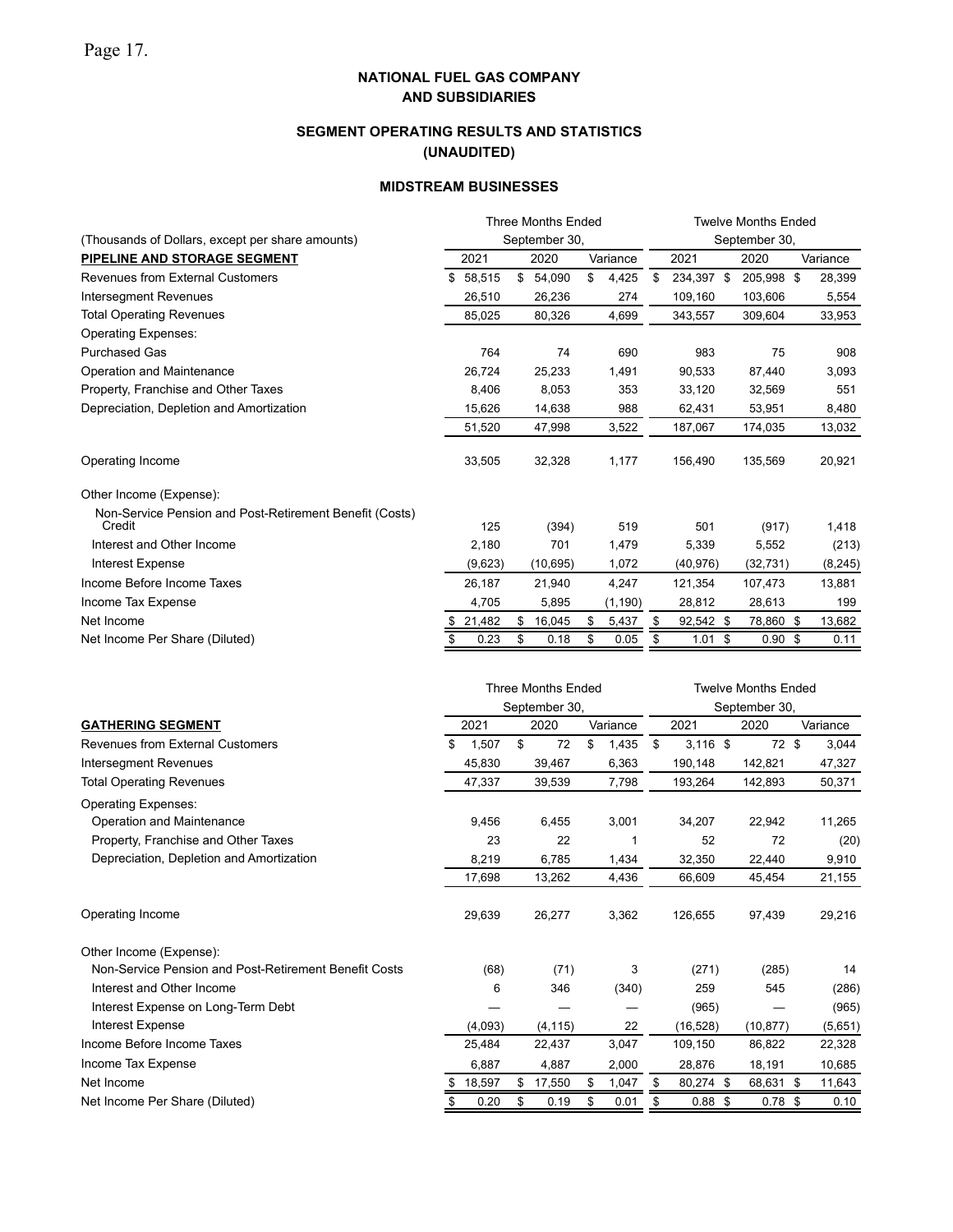# **SEGMENT OPERATING RESULTS AND STATISTICS (UNAUDITED)**

## **DOWNSTREAM BUSINESS**

|                                                       | <b>Three Months Ended</b> |          |    |               |    |          |               | <b>Twelve Months Ended</b> |      |            |  |          |  |  |  |
|-------------------------------------------------------|---------------------------|----------|----|---------------|----|----------|---------------|----------------------------|------|------------|--|----------|--|--|--|
| (Thousands of Dollars, except per share amounts)      |                           |          |    | September 30, |    |          | September 30, |                            |      |            |  |          |  |  |  |
| <b>UTILITY SEGMENT</b>                                |                           | 2021     |    | 2020          |    | Variance |               | 2021                       |      | 2020       |  | Variance |  |  |  |
| Revenues from External Customers                      | \$                        | 80,302   | \$ | 73,000        | \$ | 7,302    | \$            | 666,920 \$                 |      | 642,855 \$ |  | 24,065   |  |  |  |
| Intersegment Revenues                                 |                           | 60       |    | 944           |    | (884)    |               | 331                        |      | 9,443      |  | (9, 112) |  |  |  |
| <b>Total Operating Revenues</b>                       |                           | 80,362   |    | 73,944        |    | 6,418    |               | 667,251                    |      | 652,298    |  | 14,953   |  |  |  |
| <b>Operating Expenses:</b>                            |                           |          |    |               |    |          |               |                            |      |            |  |          |  |  |  |
| <b>Purchased Gas</b>                                  |                           | 19,826   |    | 15,243        |    | 4,583    |               | 274,837                    |      | 263,112    |  | 11,725   |  |  |  |
| Operation and Maintenance                             |                           | 40,855   |    | 41,573        |    | (718)    |               | 182,266                    |      | 178,896    |  | 3,370    |  |  |  |
| Property, Franchise and Other Taxes                   |                           | 8,588    |    | 8,578         |    | 10       |               | 38,769                     |      | 38,872     |  | (103)    |  |  |  |
| Depreciation, Depletion and Amortization              |                           | 14,646   |    | 14,007        |    | 639      |               | 57,457                     |      | 55,248     |  | 2,209    |  |  |  |
|                                                       |                           | 83,915   |    | 79,401        |    | 4,514    |               | 553,329                    |      | 536,128    |  | 17,201   |  |  |  |
| Operating Income (Loss)                               |                           | (3, 553) |    | (5, 457)      |    | 1,904    |               | 113,922                    |      | 116,170    |  | (2, 248) |  |  |  |
| Other Income (Expense):                               |                           |          |    |               |    |          |               |                            |      |            |  |          |  |  |  |
| Non-Service Pension and Post-Retirement Benefit Costs |                           | (1,985)  |    | (2,001)       |    | 16       |               | (26, 659)                  |      | (26, 963)  |  | 304      |  |  |  |
| Interest and Other Income                             |                           | 733      |    | 589           |    | 144      |               | 2,874                      |      | 3,583      |  | (709)    |  |  |  |
| <b>Interest Expense</b>                               |                           | (5, 337) |    | (5, 720)      |    | 383      |               | (21, 795)                  |      | (22, 150)  |  | 355      |  |  |  |
| Income (Loss) Before Income Taxes                     |                           | (10,142) |    | (12, 589)     |    | 2,447    |               | 68,342                     |      | 70,640     |  | (2, 298) |  |  |  |
| Income Tax Expense (Benefit)                          |                           | (4, 555) |    | (5,620)       |    | 1,065    |               | 14,007                     |      | 13,274     |  | 733      |  |  |  |
| Net Income (Loss)                                     |                           | (5, 587) | \$ | (6,969)       | S  | 1,382    | \$            | 54,335                     | - \$ | 57,366 \$  |  | (3,031)  |  |  |  |
| Net Income (Loss) Per Share (Diluted)                 |                           | (0.06)   | \$ | (0.08)        | \$ | 0.02     | \$            | 0.59                       | - \$ | $0.65$ \$  |  | (0.06)   |  |  |  |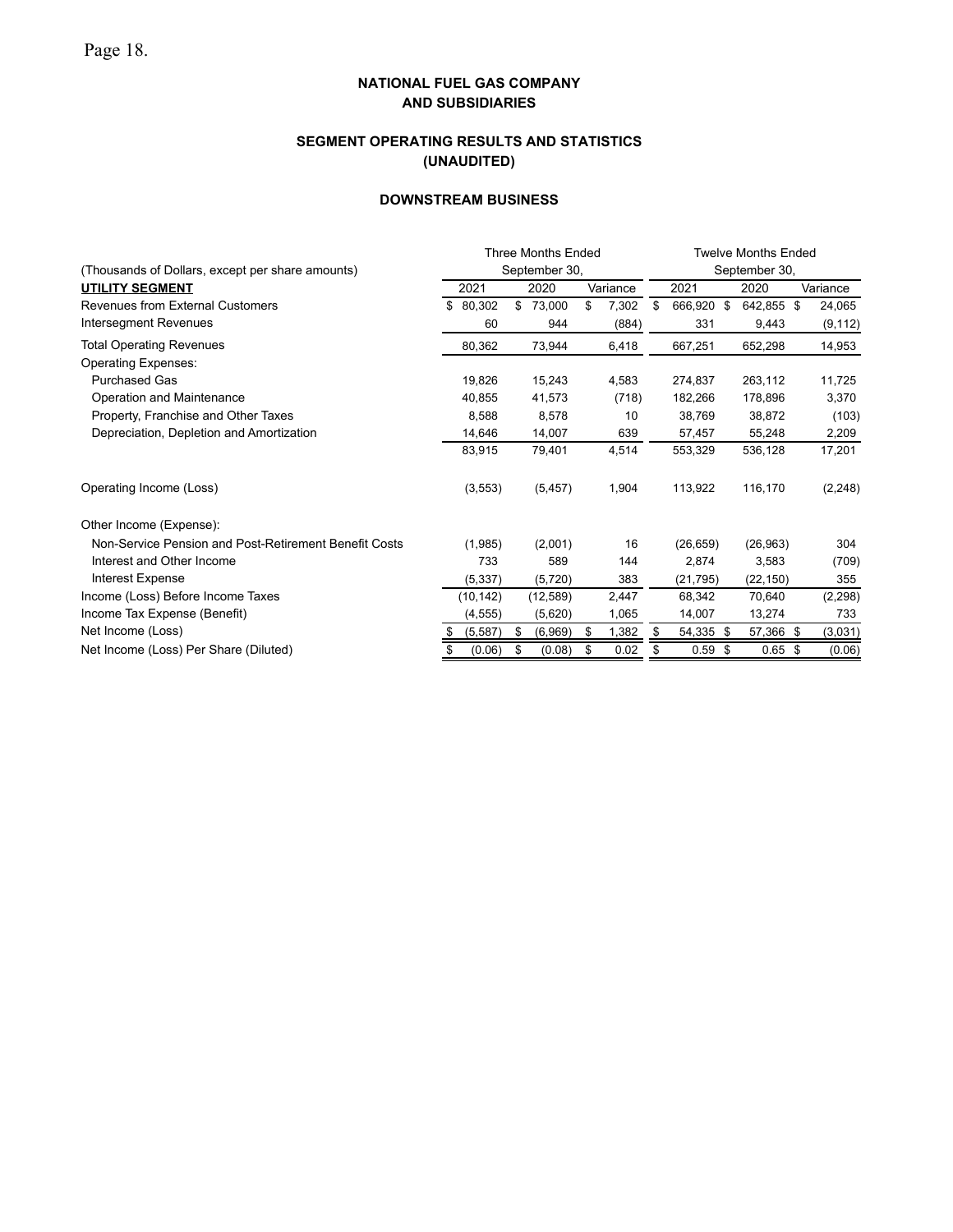### **SEGMENT OPERATING RESULTS AND STATISTICS (UNAUDITED)**

|                                                       |                          |                |   | <b>Three Months Ended</b> |   |          | <b>Twelve Months Ended</b> |            |      |                          |  |           |  |
|-------------------------------------------------------|--------------------------|----------------|---|---------------------------|---|----------|----------------------------|------------|------|--------------------------|--|-----------|--|
| (Thousands of Dollars, except per share amounts)      |                          |                |   | September 30,             |   |          |                            |            |      | September 30,            |  |           |  |
| <b>ALL OTHER</b>                                      | 2021<br>2020<br>Variance |                |   |                           |   |          |                            | 2021       |      | 2020                     |  | Variance  |  |
| <b>Revenues from External Customers</b>               |                          |                | S | 5,988                     | S | (5,988)  | \$                         | $1,173$ \$ |      | 89,435 \$                |  | (88, 262) |  |
| Intersegment Revenues                                 |                          | 26             |   | 237                       |   | (211)    |                            | 49         |      | 836                      |  | (787)     |  |
| <b>Total Operating Revenues</b>                       |                          | 26             |   | 6,225                     |   | (6, 199) |                            | 1,222      |      | 90,271                   |  | (89,049)  |  |
| <b>Operating Expenses:</b>                            |                          |                |   |                           |   |          |                            |            |      |                          |  |           |  |
| <b>Purchased Gas</b>                                  |                          | 9              |   | 5,263                     |   | (5,254)  |                            | 2,306      |      | 80,485                   |  | (78, 179) |  |
| Operation and Maintenance                             |                          | (20)           |   | 2,139                     |   | (2, 159) |                            | 682        |      | 7,895                    |  | (7, 213)  |  |
| Property, Franchise and Other Taxes                   |                          |                |   | 243                       |   | (243)    |                            | 47         |      | 765                      |  | (718)     |  |
| Depreciation, Depletion and Amortization              |                          |                |   | 1,064                     |   | (1,064)  |                            | 394        |      | 1,716                    |  | (1,322)   |  |
|                                                       |                          | (11)           |   | 8,709                     |   | (8,720)  |                            | 3,429      |      | 90,861                   |  | (87, 432) |  |
| Gain on Sale of Timber Properties                     |                          |                |   | -                         |   |          |                            | 51,066     |      | —                        |  | 51,066    |  |
| Operating Income (Loss)                               |                          | 37             |   | (2, 484)                  |   | 2,521    |                            | 48,859     |      | (590)                    |  | 49,449    |  |
| Other Income (Expense):                               |                          |                |   |                           |   |          |                            |            |      |                          |  |           |  |
| Non-Service Pension and Post-Retirement Benefit Costs |                          |                |   | (69)                      |   | 69       |                            | (7)        |      | (276)                    |  | 269       |  |
| Interest and Other Income                             |                          | $\overline{2}$ |   | 201                       |   | (199)    |                            | 231        |      | 873                      |  | (642)     |  |
| <b>Interest Expense</b>                               |                          |                |   | (13)                      |   | 13       |                            |            |      | (66)                     |  | 66        |  |
| Income (Loss) before Income Taxes                     |                          | 39             |   | (2, 365)                  |   | 2,404    |                            | 49,083     |      | (59)                     |  | 49,142    |  |
| Income Tax Expense (Benefit)                          |                          | 10             |   | (565)                     |   | 575      |                            | 11,438     |      | 210                      |  | 11,228    |  |
| Net Income (Loss)                                     |                          | 29             | S | (1,800)                   | S | 1,829    | \$                         | 37,645 \$  |      | $(269)$ \$               |  | 37,914    |  |
| Net Income (Loss) Per Share (Diluted)                 |                          |                |   | (0.02)                    | S | 0.02     |                            | 0.41       | - \$ | $\overline{\phantom{0}}$ |  | 0.41      |  |
|                                                       |                          |                |   |                           |   |          |                            |            |      |                          |  |           |  |

|                                                       | <b>Three Months Ended</b><br>September 30, |           |                  |           |   |          |    | <b>Twelve Months Ended</b><br>September 30, |  |              |  |           |  |  |
|-------------------------------------------------------|--------------------------------------------|-----------|------------------|-----------|---|----------|----|---------------------------------------------|--|--------------|--|-----------|--|--|
| <b>CORPORATE</b>                                      |                                            | 2021      | 2020<br>Variance |           |   |          |    | 2021                                        |  | 2020         |  | Variance  |  |  |
| Revenues from External Customers                      |                                            | 83        | \$               | 113       |   | (30)     | \$ | 356 \$                                      |  | 478 \$       |  | (122)     |  |  |
| <b>Intersegment Revenues</b>                          |                                            | 1,146     |                  | 1,463     |   | (317)    |    | 3,864                                       |  | 4,744        |  | (880)     |  |  |
| <b>Total Operating Revenues</b>                       |                                            | ,229      |                  | 1,576     |   | (347)    |    | 4,220                                       |  | 5,222        |  | (1,002)   |  |  |
| <b>Operating Expenses:</b>                            |                                            |           |                  |           |   |          |    |                                             |  |              |  |           |  |  |
| Operation and Maintenance                             |                                            | 3,857     |                  | 4,481     |   | (624)    |    | 15,423                                      |  | 13,401       |  | 2,022     |  |  |
| Property, Franchise and Other Taxes                   |                                            | 135       |                  | 133       |   | 2        |    | 505                                         |  | 476          |  | 29        |  |  |
| Depreciation, Depletion and Amortization              |                                            | 45        |                  | 136       |   | (91)     |    | 179                                         |  | 679          |  | (500)     |  |  |
|                                                       |                                            | 4,037     |                  | 4,750     |   | (713)    |    | 16,107                                      |  | 14,556       |  | 1,551     |  |  |
| <b>Operating Loss</b>                                 |                                            | (2,808)   |                  | (3, 174)  |   | 366      |    | (11, 887)                                   |  | (9, 334)     |  | (2, 553)  |  |  |
| Other Income (Expense):                               |                                            |           |                  |           |   |          |    |                                             |  |              |  |           |  |  |
| Non-Service Pension and Post-Retirement Benefit Costs |                                            | (923)     |                  | (775)     |   | (148)    |    | (3,692)                                     |  | (3, 101)     |  | (591)     |  |  |
| Interest and Other Income                             |                                            | 31,154    |                  | 37,730    |   | (6, 576) |    | 138,882                                     |  | 127,524      |  | 11,358    |  |  |
| Interest Expense on Long-Term Debt                    |                                            | (30, 161) |                  | (32, 159) |   | 1,998    |    | (125, 373)                                  |  | (110, 012)   |  | (15, 361) |  |  |
| Other Interest Expense                                |                                            | (405)     |                  | (1,922)   |   | 1,517    |    | (2,816)                                     |  | (6,610)      |  | 3,794     |  |  |
| Loss before Income Taxes                              |                                            | (3, 143)  |                  | (300)     |   | (2, 843) |    | (4,886)                                     |  | (1,533)      |  | (3, 353)  |  |  |
| Income Tax Expense (Benefit)                          |                                            | 119       |                  | 900       |   | (781)    |    | (1,821)                                     |  | (77)         |  | (1,744)   |  |  |
| Net Loss                                              |                                            | (3,262)   | S                | (1,200)   | S | (2,062)  | S  | $(3,065)$ \$                                |  | $1,456$ ) \$ |  | (1,609)   |  |  |
| Net Loss Per Share (Diluted)                          |                                            | (0.03)    | \$               | (0.01)    |   | (0.02)   |    | $(0.03)$ \$                                 |  | $(0.02)$ \$  |  | (0.01)    |  |  |

|                                  |     |           |   | <b>Three Months Ended</b><br>September 30, |   | <b>Twelve Months Ended</b><br>September 30, |   |              |                 |           |  |
|----------------------------------|-----|-----------|---|--------------------------------------------|---|---------------------------------------------|---|--------------|-----------------|-----------|--|
| <b>INTERSEGMENT ELIMINATIONS</b> |     | 2021      |   | 2020                                       |   | Variance                                    |   | 2021         | 2020            | Variance  |  |
| <b>Intersegment Revenues</b>     | SS. | (73, 572) | ა | (68, 347)                                  | S | (5, 225)                                    | S | (303,552) \$ | $(261, 450)$ \$ | (42, 102) |  |
| <b>Operating Expenses:</b>       |     |           |   |                                            |   |                                             |   |              |                 |           |  |
| <b>Purchased Gas</b>             |     | (25, 789) |   | (26, 353)                                  |   | 564                                         |   | (106, 299)   | (109, 782)      | 3,483     |  |
| Operation and Maintenance        |     | (47, 783) |   | (41, 994)                                  |   | (5,789)                                     |   | (197, 253)   | (151, 668)      | (45, 585) |  |
|                                  |     | (73, 572) |   | (68, 347)                                  |   | (5, 225)                                    |   | (303, 552)   | (261, 450)      | (42, 102) |  |
| Operating Income                 |     |           |   |                                            |   |                                             |   |              |                 |           |  |
| Other Income (Expense):          |     |           |   |                                            |   |                                             |   |              |                 |           |  |
| Interest and Other Deductions    |     | (31, 130) |   | (35, 818)                                  |   | 4,688                                       |   | (131,758)    | (123, 467)      | (8,291)   |  |
| <b>Interest Expense</b>          |     | 31.130    |   | 35,818                                     |   | (4,688)                                     |   | 131,758      | 123,467         | 8,291     |  |
| Net Income                       |     |           |   |                                            |   |                                             |   |              |                 |           |  |
| Net Income Per Share (Diluted)   |     |           |   |                                            |   |                                             |   |              | _               |           |  |
|                                  |     |           |   |                                            |   |                                             |   |              |                 |           |  |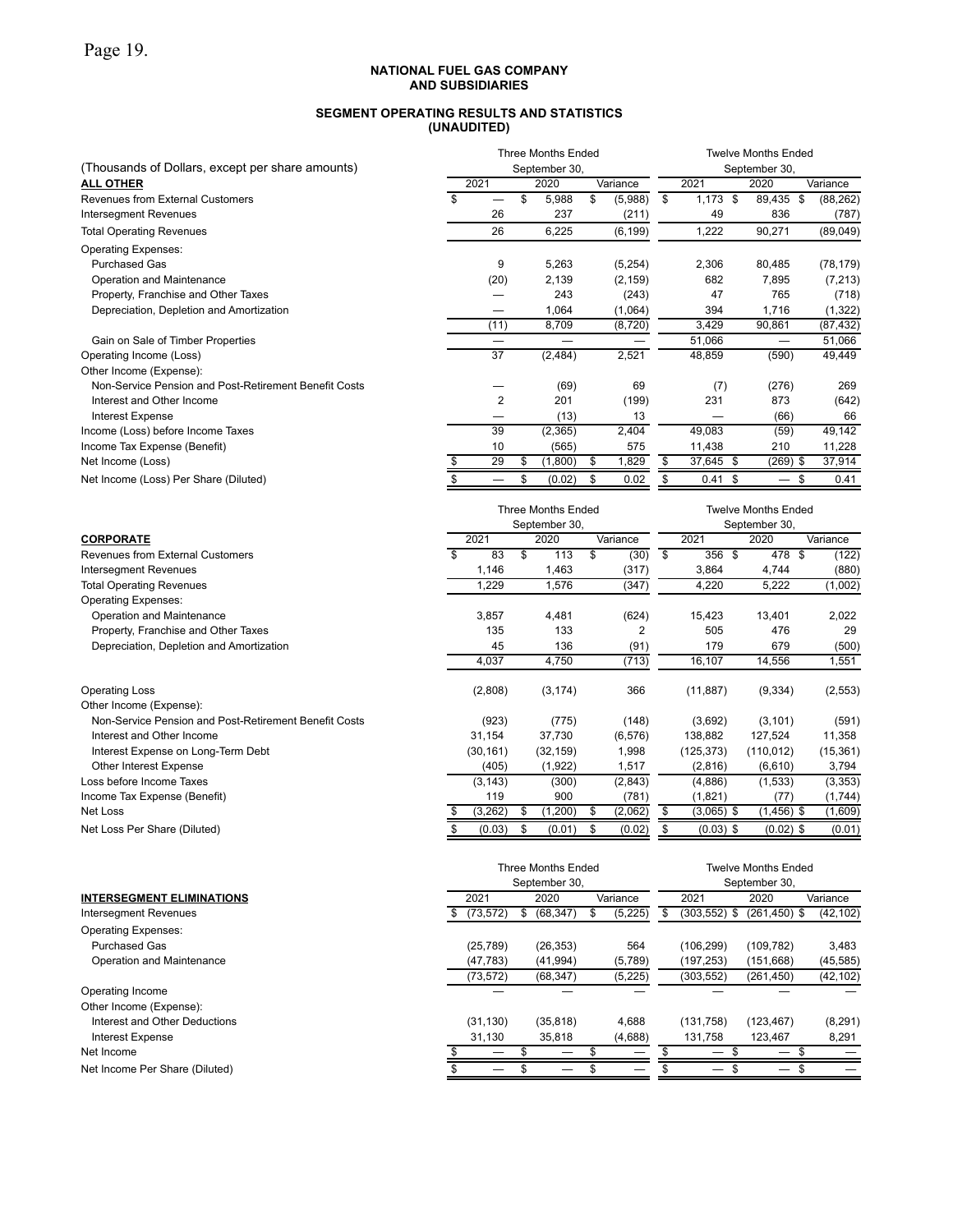### **SEGMENT INFORMATION (Continued)**

(Thousands of Dollars)

|                                           |               |     | Three Months Ended<br>September 30,<br>(Unaudited) |                        |               |             | <b>Twelve Months Ended</b><br>September 30,<br>(Unaudited) |        |                        |
|-------------------------------------------|---------------|-----|----------------------------------------------------|------------------------|---------------|-------------|------------------------------------------------------------|--------|------------------------|
|                                           | 2021          |     | 2020                                               | Increase<br>(Decrease) | 2021          |             | 2020                                                       |        | Increase<br>(Decrease) |
| <b>Capital Expenditures:</b>              |               |     |                                                    |                        |               |             |                                                            |        |                        |
| Exploration and Production <sup>(4)</sup> | 117.646<br>\$ | (1) | $$375.466$ (2)                                     | \$ (257,820)           | \$<br>381,408 | $(1)(2)$ \$ | 670.455                                                    | (2)(3) | \$<br>(289, 047)       |
| Pipeline and Storage                      | 96.760 (1)    |     | 42,520 (2)                                         | 54.240                 | 252.316       | (1)(2)      | 166,652                                                    | (2)(3) | 85,664                 |
| Gathering <sup>(5)</sup>                  | 9,041         | (1) | $251,606$ (2)                                      | (242, 565)             | 34,669        | (1)(2)      | 297,806                                                    | (2)(3) | (263, 137)             |
| Utility                                   | $34,154$ (1)  |     | $32,034$ (2)                                       | 2,120                  | 100,845       | (1)(2)      | 94,273                                                     | (2)(3) | 6,572                  |
| <b>Total Reportable Segments</b>          | 257,601       |     | 701,626                                            | (444, 025)             | 769,238       |             | 1,229,186                                                  |        | (459, 948)             |
| All Other                                 |               |     | $\overline{2}$                                     | (2)                    |               |             | 39                                                         |        | (39)                   |
| Corporate                                 | 231           |     | 102                                                | 129                    | 450           |             | 522                                                        |        | (72)                   |
| Eliminations                              | 2,341         |     | (1, 130)                                           | 3,471                  | 223           |             | (1, 130)                                                   |        | 1,353                  |
| <b>Total Capital Expenditures</b>         | \$260,173     |     | \$700,600                                          | \$ (440, 427)          | \$<br>769,911 |             | \$<br>1,228,617                                            |        | \$<br>(458, 706)       |

- $(1)$  Capital expenditures for the quarter and year ended September 30, 2021, include accounts payable and accrued liabilities related to capital expenditures of \$47.9 million, \$39.4 million, \$4.8 million, and \$10.6 million in the Exploration and Production segment, Pipeline and Storage segment, Gathering segment and Utility segment, respectively. These amounts have been excluded from the Consolidated Statement of Cash Flows at September 30, 2021, since they represent non-cash investing activities at that date.
- <sup>(2)</sup> Capital expenditures for the year ended September 30, 2021, exclude capital expenditures of \$45.8 million, \$17.3 million, \$13.5 million and \$10.7 million in the Exploration and Production segment, Pipeline and Storage segment, Gathering segment and Utility segment, respectively. These amounts were in accounts payable and accrued liabilities at September 30, 2020 and paid during the year ended September 30, 2021. These amounts were excluded from the Consolidated Statement of Cash Flows at September 30, 2020, since they represented non-cash investing activities at that date. These amounts have been included in the Consolidated Statement of Cash Flows at September 30, 2021.
- $^{(3)}$  Capital expenditures for the year ended September 30, 2020, exclude capital expenditures of \$38.0 million, \$23.8 million, \$6.6 million and \$12.7 million in the Exploration and Production segment, Pipeline and Storage segment, Gathering segment and Utility segment, respectively. These amounts were in accounts payable and accrued liabilities at September 30, 2019 and paid during the year ended September 30, 2020. These amounts were excluded from the Consolidated Statement of Cash Flows at September 30, 2019, since they represented non-cash investing activities at that date. These amounts have been included in the Consolidated Statement of Cash Flows at September 30, 2020.
- $^{(4)}$  2020 includes \$282.8 million related to the acquisition of upstream assets acquired from Shell, of which \$281.7 million is included in Property, Plant and Equipment and \$1.1 million is included in Materials, Supplies and Emission Allowances.
- $^{(5)}$  2020 includes \$223.5 million related to the acquisition of midstream gathering assets acquired from Shell, of which \$223.4 million is included in Property, Plant and Equipment and \$0.1 million is included in Materials, Supplies and Emission Allowances.

### **DEGREE DAYS**

|                                   |        |       |       | Percent Colder |                          |
|-----------------------------------|--------|-------|-------|----------------|--------------------------|
|                                   |        |       |       | (Warmer) Than: |                          |
| Three Months Ended September 30,  | Normal | 2021  | 2020  | Normal $(1)$   | Last Year <sup>(1)</sup> |
| Buffalo, NY                       | 162    | 38    | 101   | (76.5)         | (62.4)                   |
| Erie, PA                          | 124    | 33    | 68    | (73.4)         | (51.5)                   |
| Twelve Months Ended September 30, |        |       |       |                |                          |
| Buffalo, NY                       | 6.617  | 5.731 | 6,103 | (13.4)         | (6.1)                    |
| Erie, PA                          | 6.147  | 5.221 | 5.449 | (15.1)         | (4.2)                    |

 $(1)$  Percents compare actual 2021 degree days to normal degree days and actual 2021 degree days to actual 2020 degree days.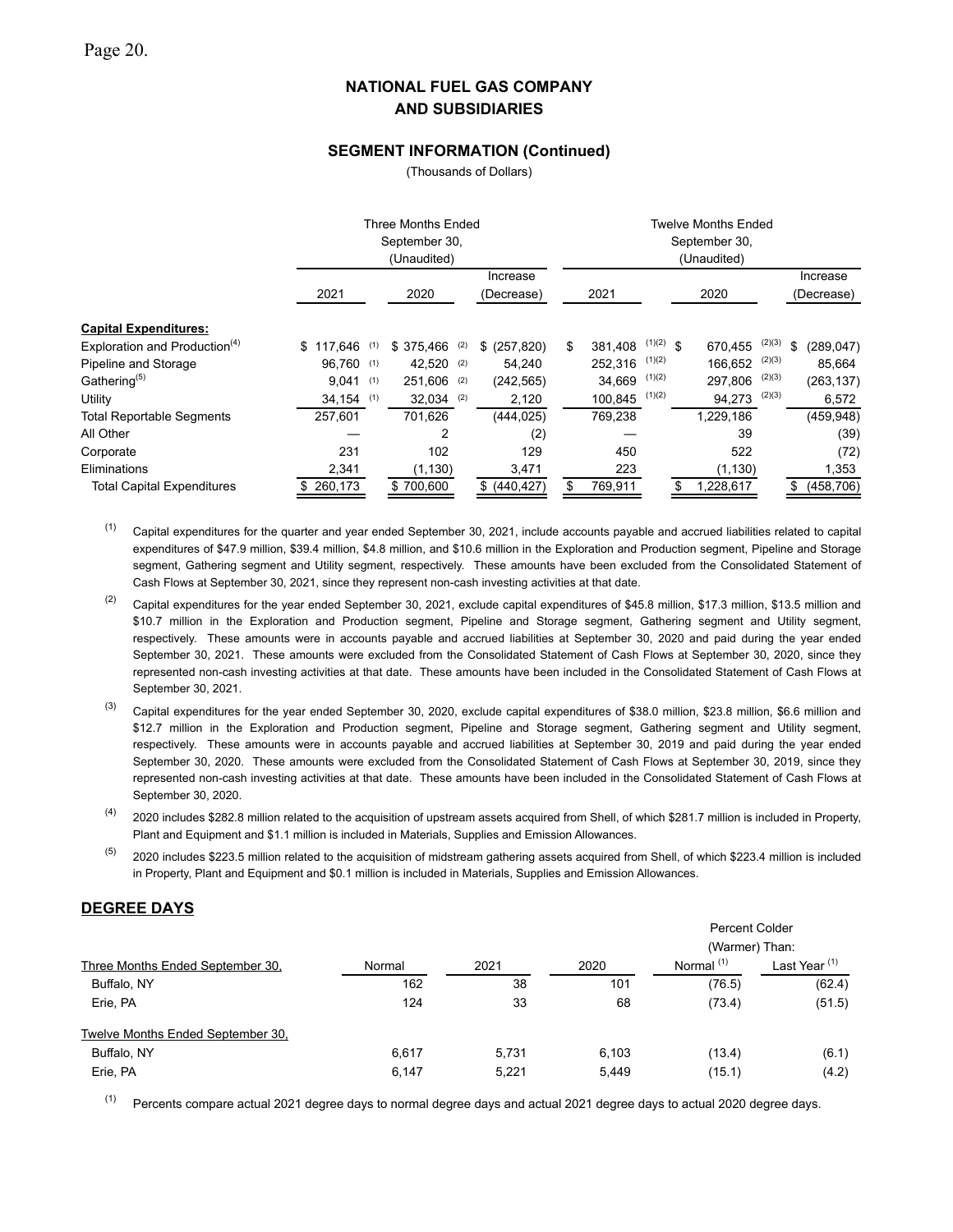# **EXPLORATION AND PRODUCTION INFORMATION**

|                                                                       |             | <b>Three Months Ended</b><br>September 30, |              |            | <b>Twelve Months Ended</b><br>September 30, |              |
|-----------------------------------------------------------------------|-------------|--------------------------------------------|--------------|------------|---------------------------------------------|--------------|
|                                                                       |             |                                            | Increase     |            |                                             | Increase     |
|                                                                       | 2021        | 2020                                       | (Decrease)   | 2021       | 2020                                        | (Decrease)   |
| <b>Gas Production/Prices:</b>                                         |             |                                            |              |            |                                             |              |
| Production (MMcf)                                                     |             |                                            |              |            |                                             |              |
| Appalachia                                                            | 75,871      | 63,548                                     | 12,323       | 312,300    | 225,513                                     | 86,787       |
| <b>West Coast</b>                                                     | 420         | 455                                        | (35)         | 1,720      | 1,889                                       | (169)        |
| <b>Total Production</b>                                               | 76,291      | 64,003                                     | 12,288       | 314,020    | 227,402                                     | 86,618       |
| Average Prices (Per Mcf)                                              |             |                                            |              |            |                                             |              |
| Appalachia                                                            | \$<br>3.14  | 1.63<br>\$                                 | \$<br>1.51   | \$<br>2.46 | \$<br>1.75                                  | \$<br>0.71   |
| <b>West Coast</b>                                                     | 7.93        | 3.31                                       | 4.62         | 6.34       | 3.82                                        | 2.52         |
| <b>Weighted Average</b>                                               | 3.16        | 1.64                                       | 1.52         | 2.49       | 1.77                                        | 0.72         |
| Weighted Average after Hedging                                        | 2.37        | 1.92                                       | 0.45         | 2.25       | 2.07                                        | 0.18         |
| <b>Oil Production/Prices:</b>                                         |             |                                            |              |            |                                             |              |
| Production (Thousands of Barrels)                                     |             |                                            |              |            |                                             |              |
| Appalachia                                                            | 1           | 1                                          |              | 2          | 3                                           | (1)          |
| <b>West Coast</b>                                                     | 551         | 555                                        | (4)          | 2,233      | 2,345                                       | (112)        |
| <b>Total Production</b>                                               | 552         | 556                                        | (4)          | 2,235      | 2,348                                       | (113)        |
| Average Prices (Per Barrel)                                           |             |                                            |              |            |                                             |              |
| Appalachia                                                            | \$<br>66.34 | \$31.22                                    | \$<br>35.12  | \$48.02    | 45.69<br>\$                                 | \$<br>2.33   |
| <b>West Coast</b>                                                     | 71.46       | 41.22                                      | 30.24        | 60.50      | 45.94                                       | 14.56        |
| <b>Weighted Average</b>                                               | 71.45       | 41.21                                      | 30.24        | 60.49      | 45.94                                       | 14.55        |
| Weighted Average after Hedging                                        | 60.04       | 55.70                                      | 4.34         | 56.54      | 56.96                                       | (0.42)       |
| <b>Total Production (MMcfe)</b>                                       | 79,603      | 67,339                                     | 12,264       | 327,430    | 241,490                                     | 85,940       |
| <b>Selected Operating Performance Statistics:</b>                     |             |                                            |              |            |                                             |              |
| General & Administrative Expense per Mcfe <sup>(1)</sup>              | 0.21<br>\$  | \$<br>0.25                                 | \$<br>(0.04) | \$<br>0.21 | \$<br>0.26                                  | \$<br>(0.05) |
| Lease Operating and Transportation Expense per Mcfe <sup>(1)(2)</sup> | \$<br>0.85  | 0.82<br>\$                                 | \$<br>0.03   | \$<br>0.82 | \$<br>0.84                                  | \$<br>(0.02) |
| Depreciation, Depletion & Amortization per Mcfe <sup>(1)</sup>        | \$<br>0.57  | \$<br>0.65                                 | \$<br>(0.08) | \$<br>0.56 | \$<br>0.71                                  | \$<br>(0.15) |

(1) Refer to page 16 for the General and Administrative Expense, Lease Operating and Transportation Expense and Depreciation, Depletion, and Amortization Expense for the Exploration and Production segment.

(2) Amounts include transportation expense of \$0.55 and \$0.57 per Mcfe for the three months ended September 30, 2021 and September 30, 2020, respectively. Amounts include transportation expense of \$0.57 and \$0.57 per Mcfe for the twelve months ended September 30, 2021 and September 30, 2020, respectively.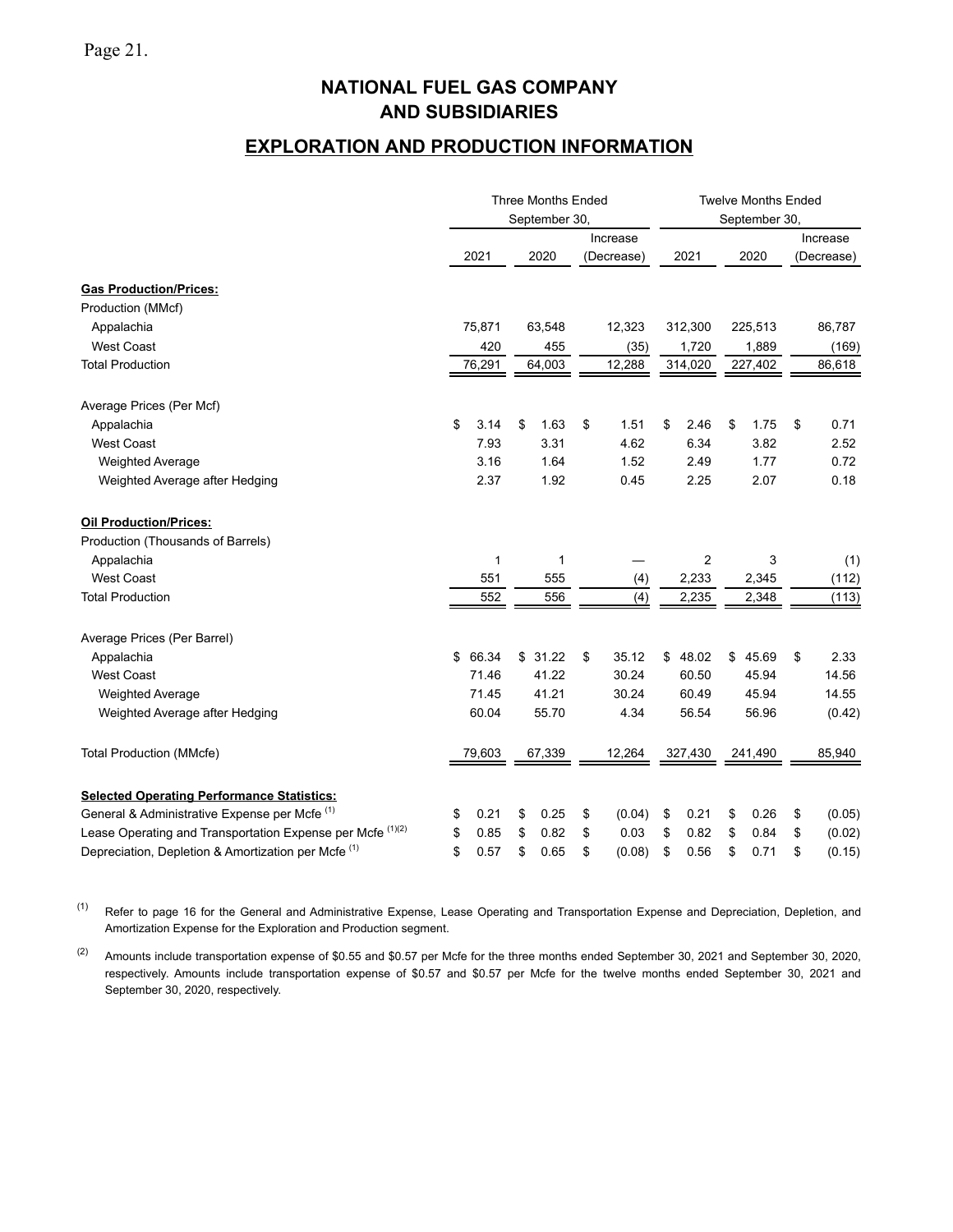# **EXPLORATION AND PRODUCTION INFORMATION**

| <b>Hedging Summary for Fiscal 2022</b> | <b>Volume</b>     |  | <b>Average Hedge Price</b>                         |
|----------------------------------------|-------------------|--|----------------------------------------------------|
| Oil Swaps                              |                   |  |                                                    |
| <b>Brent</b>                           | 1,140,000 BBL     |  | \$58.28 / BBL                                      |
| <b>NYMEX</b>                           | 156,000 BBL       |  | \$51.00 / BBL                                      |
| Total                                  | 1,296,000 BBL     |  | \$57.40 / BBL                                      |
| Gas Swaps                              |                   |  |                                                    |
| <b>NYMEX</b>                           | 208,500,000 MMBTU |  | \$ 2.75 / MMBTU                                    |
| No Cost Collars                        | 2,350,000 MMBTU   |  | \$ 2.28 / MMBTU (Floor) / \$2.77 / MMBTU (Ceiling) |
| <b>Fixed Price Physical Sales</b>      | 52,309,623 MMBTU  |  | \$ 2.29 / MMBTU                                    |
| <b>Total</b>                           | 263,159,623 MMBTU |  |                                                    |
| <b>Hedging Summary for Fiscal 2023</b> | Volume            |  | <b>Average Hedge Price</b>                         |
| Oil Swaps                              |                   |  |                                                    |
| Brent                                  | 480,000 BBL       |  | \$58.48 / BBL                                      |
| <b>Total</b>                           | 480,000 BBL       |  | \$58.48 / BBL                                      |
|                                        |                   |  |                                                    |
| Gas Swaps                              |                   |  |                                                    |
| <b>NYMEX</b>                           | 116,200,000 MMBTU |  | \$ 2.79 / MMBTU                                    |
| No Cost Collars                        | 17,600,000 MMBTU  |  | \$ 2.78 / MMBTU (Floor) / \$3.19 / MMBTU (Ceiling) |
| <b>Fixed Price Physical Sales</b>      | 57,082,943 MMBTU  |  | \$ 2.23 / MMBTU                                    |
| <b>Total</b>                           | 190,882,943 MMBTU |  |                                                    |
| <b>Hedging Summary for Fiscal 2024</b> | Volume            |  | <b>Average Hedge Price</b>                         |
| Oil Swaps                              |                   |  |                                                    |
| <b>Brent</b>                           | 120,000 BBL       |  | \$50.30 / BBL                                      |
| <b>Total</b>                           | 120,000 BBL       |  | \$50.30 / BBL                                      |
|                                        |                   |  |                                                    |
| Gas Swaps                              |                   |  |                                                    |
| <b>NYMEX</b>                           | 61,080,000 MMBTU  |  | \$ 2.72 / MMBTU                                    |
| No Cost Collars                        | 1,600,000 MMBTU   |  | \$ 2.78 / MMBTU (Floor) / \$3.19 / MMBTU (Ceiling) |
| <b>Fixed Price Physical Sales</b>      | 42,872,216 MMBTU  |  | \$ 2.19 / MMBTU                                    |
| <b>Total</b>                           | 105,552,216 MMBTU |  |                                                    |
| <b>Hedging Summary for Fiscal 2025</b> | <b>Volume</b>     |  | <b>Average Hedge Price</b>                         |
| Oil Swaps                              |                   |  |                                                    |
| <b>Brent</b>                           | 120,000 BBL       |  | \$50.32 / BBL                                      |
| <b>Total</b>                           | 120,000 BBL       |  | \$50.32 / BBL                                      |
|                                        |                   |  |                                                    |
| Gas Swaps                              |                   |  |                                                    |
| <b>NYMEX</b>                           | 23,660,000 MMBTU  |  | \$ 2.74 / MMBTU                                    |
| <b>Fixed Price Physical Sales</b>      | 36,520,814 MMBTU  |  | \$ 2.18 / MMBTU                                    |
| Total                                  | 60,180,814 MMBTU  |  |                                                    |
| <b>Hedging Summary for Fiscal 2026</b> | <b>Volume</b>     |  | <b>Average Hedge Price</b>                         |
| Gas Swaps                              |                   |  |                                                    |
| <b>NYMEX</b>                           | 1,720,000 MMBTU   |  | \$ 2.75 / MMBTU                                    |
| <b>Fixed Price Physical Sales</b>      | 27,780,276 MMBTU  |  | \$ 2.19 / MMBTU                                    |
| Total                                  | 29,500,276 MMBTU  |  |                                                    |
|                                        |                   |  |                                                    |
| <b>Hedging Summary for Fiscal 2027</b> | <b>Volume</b>     |  | <b>Average Hedge Price</b>                         |
| <b>Fixed Price Physical Sales</b>      | 17,348,882 MMBTU  |  | \$ 2.22 / MMBTU                                    |
| <b>Hedging Summary for Fiscal 2028</b> | <b>Volume</b>     |  | <b>Average Hedge Price</b>                         |
| <b>Fixed Price Physical Sales</b>      | 1,400,555 MMBTU   |  | \$ 2.23 / MMBTU                                    |
|                                        |                   |  |                                                    |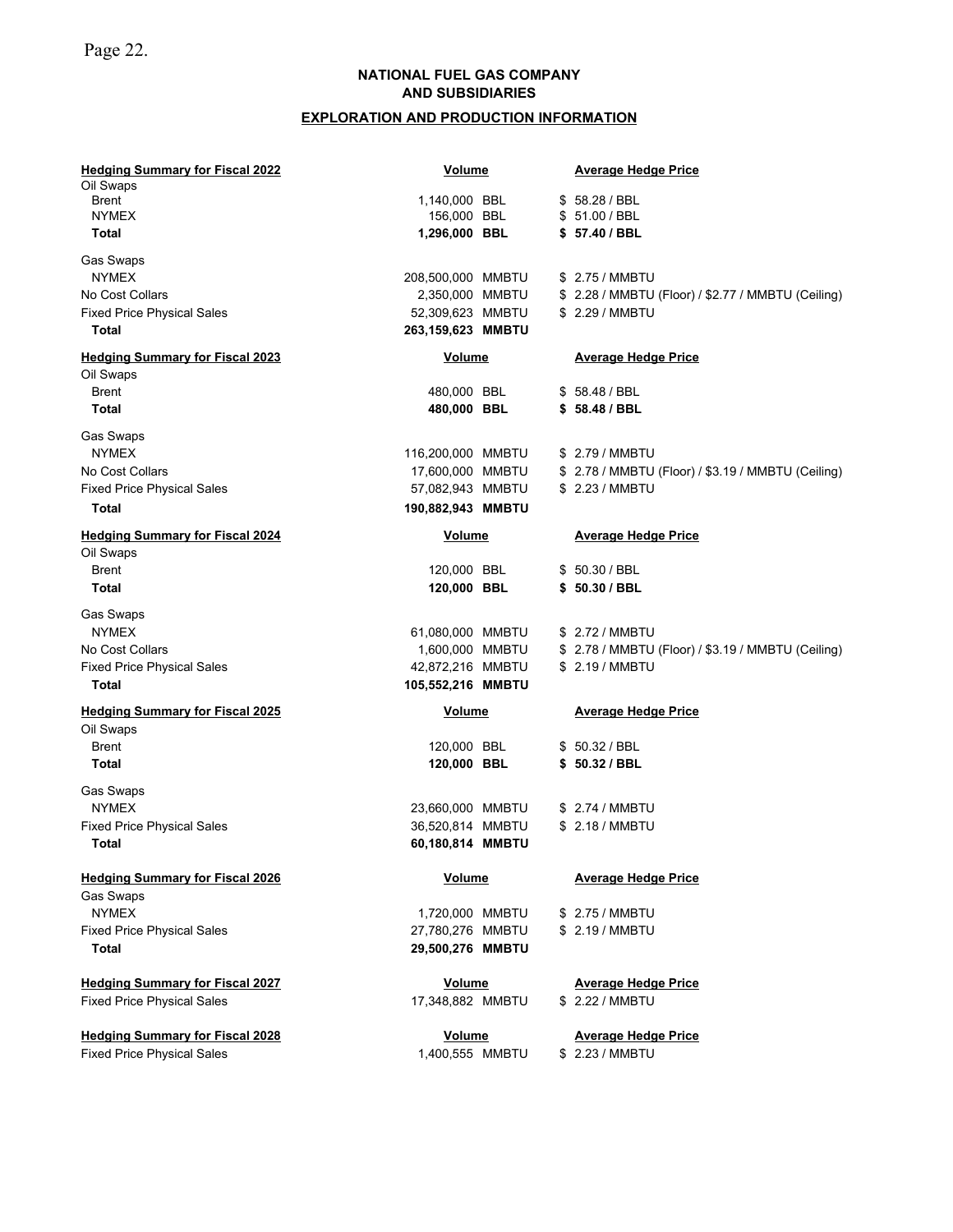# **EXPLORATION AND PRODUCTION INFORMATION**

# **Reserve Quantity Information (Unaudited)**

|                                            |             | Gas MMcf          |            |
|--------------------------------------------|-------------|-------------------|------------|
|                                            |             | U.S.              |            |
|                                            | Appalachian | <b>West Coast</b> | Total      |
|                                            | Region      | Region            | Company    |
| Proved Developed and Undeveloped Reserves: |             |                   |            |
| September 30, 2020                         | 3,296,113   | 28,972            | 3,325,085  |
| <b>Extensions and Discoveries</b>          | 689,395     |                   | 689,395    |
| <b>Revisions of Previous Estimates</b>     | 19,940      | 3,033             | 22,973     |
| Production                                 | (312, 300)  | (1,720)           | (314, 020) |
| September 30, 2021                         | 3,693,148   | 30,285            | 3,723,433  |
| Proved Developed Reserves:                 |             |                   |            |
| September 30, 2020                         | 2,744,851   | 28,972            | 2,773,823  |
| September 30, 2021                         | 3,061,178   | 30,285            | 3,091,463  |

|                                            | Oil Mbbl    |                   |          |  |  |  |  |  |  |
|--------------------------------------------|-------------|-------------------|----------|--|--|--|--|--|--|
|                                            |             | U.S.              |          |  |  |  |  |  |  |
|                                            | Appalachian | <b>West Coast</b> | Total    |  |  |  |  |  |  |
|                                            | Region      | Region            | Company  |  |  |  |  |  |  |
| Proved Developed and Undeveloped Reserves: |             |                   |          |  |  |  |  |  |  |
| September 30, 2020                         | 12          | 22,088            | 22,100   |  |  |  |  |  |  |
| <b>Extensions and Discoveries</b>          |             | 1,041             | 1,041    |  |  |  |  |  |  |
| <b>Revisions of Previous Estimates</b>     | 1           | 630               | 631      |  |  |  |  |  |  |
| Production                                 | (2)         | (2, 233)          | (2, 235) |  |  |  |  |  |  |
| September 30, 2021                         | 11          | 21,526            | 21,537   |  |  |  |  |  |  |
| Proved Developed Reserves:                 |             |                   |          |  |  |  |  |  |  |
| September 30, 2020                         | 12          | 22.088            | 22,100   |  |  |  |  |  |  |
| September 30, 2021                         | 11          | 20,932            | 20,943   |  |  |  |  |  |  |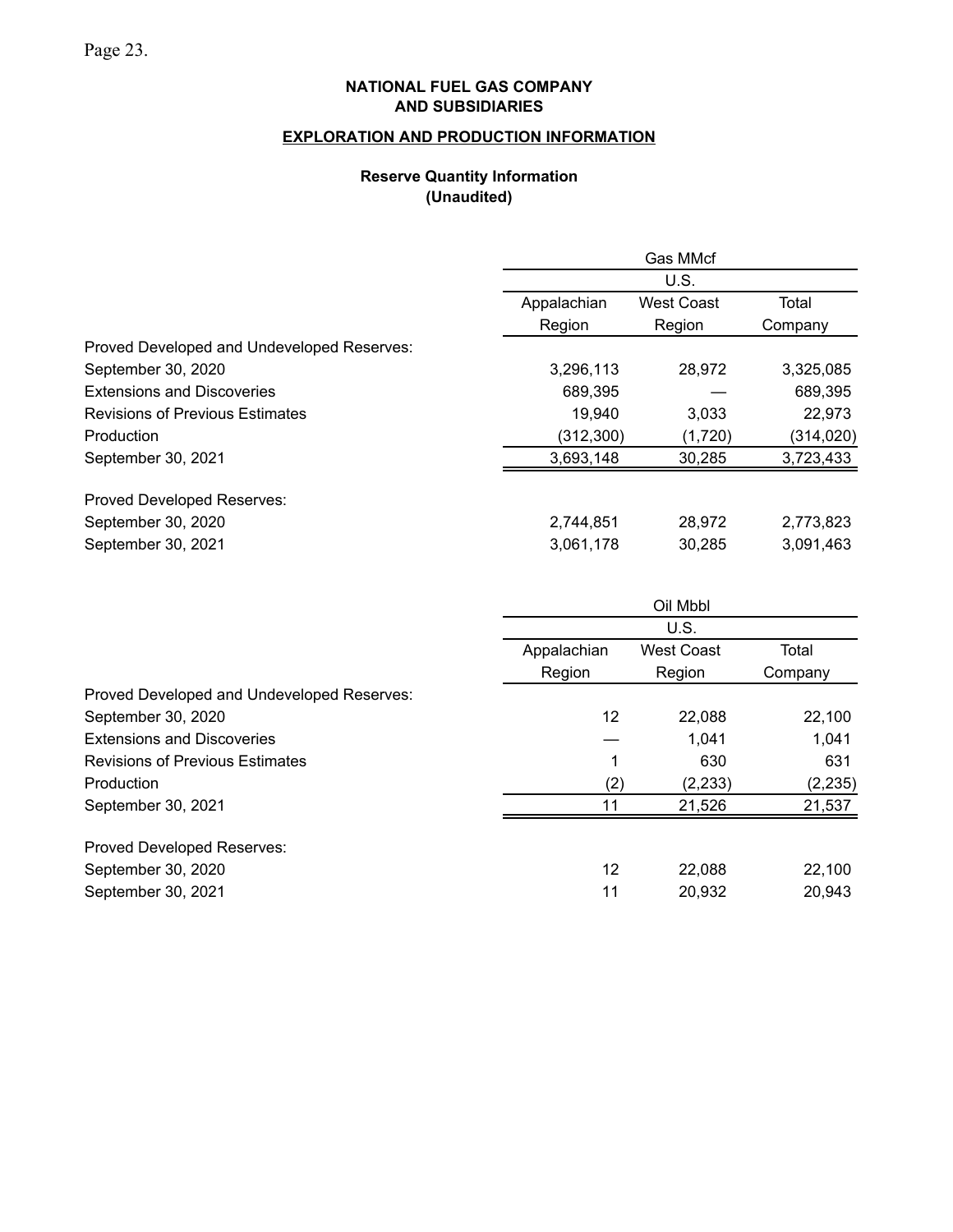# **Pipeline & Storage Throughput - (millions of cubic feet - MMcf)**

|                                      | Three Months Ended<br>September 30, |         |            |         | <b>Twelve Months Ended</b><br>September 30, |            |  |
|--------------------------------------|-------------------------------------|---------|------------|---------|---------------------------------------------|------------|--|
|                                      |                                     |         |            |         | Increase                                    |            |  |
|                                      | 2021                                | 2020    | (Decrease) | 2021    | 2020                                        | (Decrease) |  |
| Firm Transportation - Affiliated     | 14.916                              | 13.021  | 1.895      | 107.206 | 111.166                                     | (3,960)    |  |
| Firm Transportation - Non-Affiliated | 168.619                             | 162.727 | 5.892      | 663.078 | 641.607                                     | 21,471     |  |
| Interruptible Transportation         | 256                                 | 857     | (601)      | 1.460   | 2.859                                       | (1,399)    |  |
|                                      | 183.791                             | 176.605 | 7.186      | 771.744 | 755.632                                     | 16,112     |  |

# **Gathering Volume - (MMcf)**

|                        |        | Three Months Ended |            | Twelve Months Ended |          |            |  |  |  |  |
|------------------------|--------|--------------------|------------|---------------------|----------|------------|--|--|--|--|
|                        |        | September 30.      |            | September 30.       |          |            |  |  |  |  |
|                        |        |                    | Increase   |                     | Increase |            |  |  |  |  |
|                        | 2021   | 2020               | (Decrease) | 2021                | 2020     | (Decrease) |  |  |  |  |
| <b>Gathered Volume</b> | 90.750 | 73.441             | 17.309     | 366.033             | 264.305  | 101.728    |  |  |  |  |

# **Utility Throughput - (MMcf)**

|                          |        | Three Months Ended |            | Twelve Months Ended |         |            |  |  |  |  |
|--------------------------|--------|--------------------|------------|---------------------|---------|------------|--|--|--|--|
|                          |        | September 30,      |            | September 30,       |         |            |  |  |  |  |
|                          |        |                    | Increase   |                     |         | Increase   |  |  |  |  |
|                          | 2021   | 2020               | (Decrease) | 2021                | 2020    | (Decrease) |  |  |  |  |
| Retail Sales:            |        |                    |            |                     |         |            |  |  |  |  |
| <b>Residential Sales</b> | 3,797  | 4,033              | (236)      | 61,038              | 60,977  | 61         |  |  |  |  |
| <b>Commercial Sales</b>  | 535    | 503                | 32         | 8.741               | 8,798   | (57)       |  |  |  |  |
| <b>Industrial Sales</b>  | 33     | 31                 | 2          | 475                 | 537     | (62)       |  |  |  |  |
|                          | 4,365  | 4,567              | (202)      | 70.254              | 70.312  | (58)       |  |  |  |  |
| Transportation           | 10,197 | 9,040              | 1,157      | 66,012              | 68,272  | (2,260)    |  |  |  |  |
|                          | 14,562 | 13,607             | 955        | 136,266             | 138,584 | (2,318)    |  |  |  |  |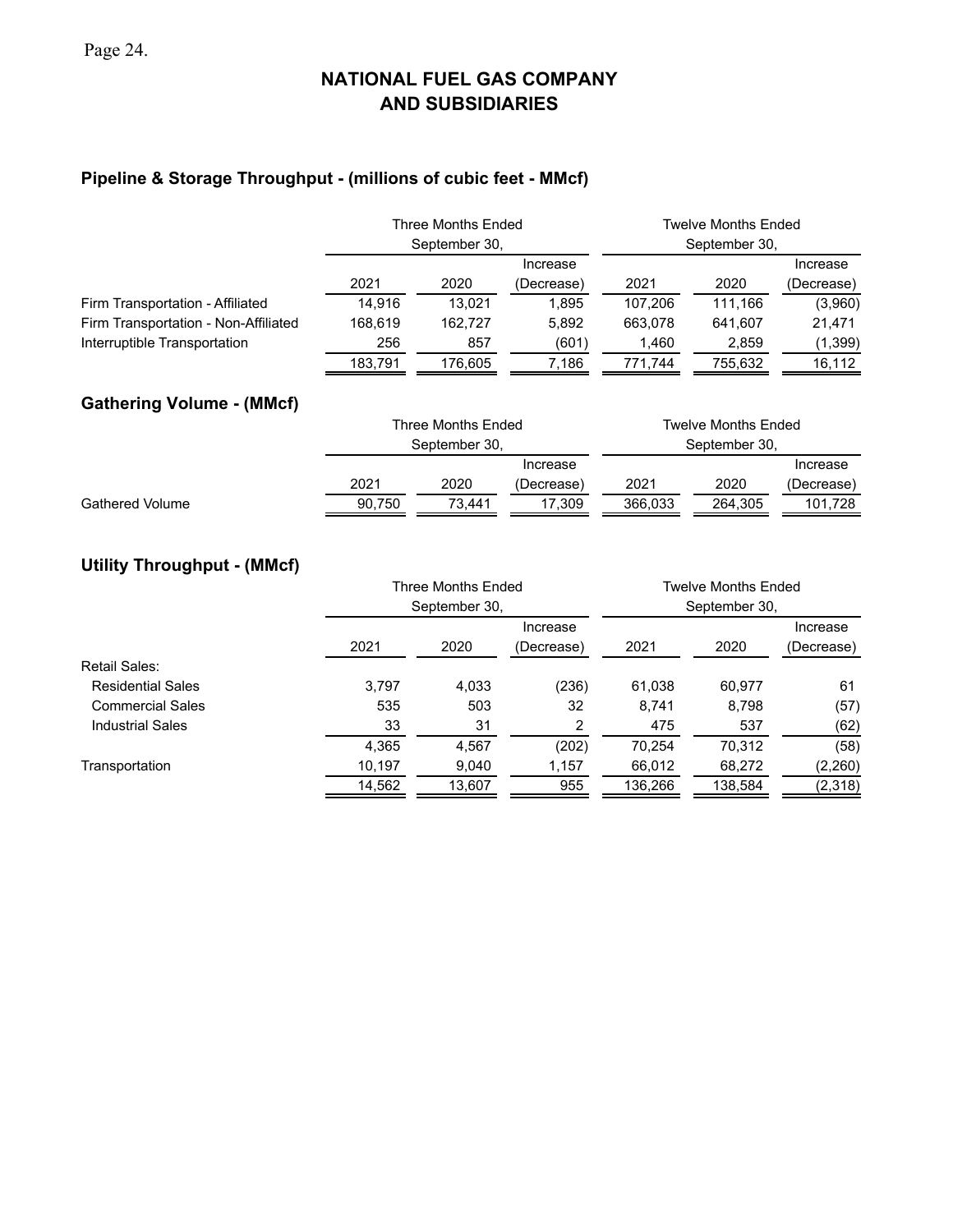#### **NON-GAAP FINANCIAL MEASURES**

In addition to financial measures calculated in accordance with generally accepted accounting principles (GAAP), this press release contains information regarding Adjusted Operating Results, Adjusted EBITDA and free cash flow, which are non-GAAP financial measures. The Company believes that these non-GAAP financial measures are useful to investors because they provide an alternative method for assessing the Company's ongoing operating results or liquidity and for comparing the Company's financial performance to other companies. The Company's management uses these non-GAAP financial measures for the same purpose, and for planning and forecasting purposes. The presentation of non-GAAP financial measures is not meant to be a substitute for financial measures in accordance with GAAP.

Management defines Adjusted Operating Results as reported GAAP earnings before items impacting comparability. The following table reconciles National Fuel's reported GAAP earnings to Adjusted Operating Results for the three and twelve months ended September 30, 2021 and 2020:

|                                                                               | <b>Three Months Ended</b><br><b>Twelve Months Ended</b><br>September 30,<br>September 30, |        |      |             |      |           |                          |            |  |
|-------------------------------------------------------------------------------|-------------------------------------------------------------------------------------------|--------|------|-------------|------|-----------|--------------------------|------------|--|
| (in thousands except per share amounts)                                       |                                                                                           | 2021   | 2020 |             |      | 2021      |                          | 2020       |  |
| <b>Reported GAAP Earnings</b>                                                 | \$                                                                                        | 86,962 | \$   | (145, 545)  | - \$ | 363,647   | $\overline{\mathcal{S}}$ | (123, 772) |  |
| Items impacting comparability:                                                |                                                                                           |        |      |             |      |           |                          |            |  |
| Impairment of oil and gas properties (E&P)                                    |                                                                                           |        |      | 253,441     |      | 76,152    |                          | 449,438    |  |
| Tax impact of impairment of oil and gas properties                            |                                                                                           |        |      | (69, 698)   |      | (20, 980) |                          | (123, 187) |  |
| Gain on sale of timber properties (Corporate/All Other)                       |                                                                                           |        |      |             |      | (51,066)  |                          |            |  |
| Tax impact of gain on sale of timber properties                               |                                                                                           |        |      |             |      | 14,069    |                          |            |  |
| Premium paid on early redemption of debt                                      |                                                                                           |        |      |             |      | 15,715    |                          |            |  |
| Tax impact of premium paid on early redemption of debt                        |                                                                                           |        |      |             |      | (4,321)   |                          |            |  |
| Deferred tax valuation allowance                                              |                                                                                           |        |      |             |      |           |                          | 56,770     |  |
| Unrealized (gain) loss on other investments (Corporate/All Other)             |                                                                                           | 395    |      | (2, 439)    |      | (181)     |                          | (1,645)    |  |
| Tax impact of unrealized (gain) loss on other investments                     |                                                                                           | (83)   |      | 512         |      | 38        |                          | 345        |  |
| <b>Adjusted Operating Results</b>                                             |                                                                                           | 87,274 | \$   | 36,271      | \$   | 393,073   | -\$                      | 257,949    |  |
| <b>Reported GAAP Earnings Per Share</b>                                       | \$                                                                                        | 0.95   | \$   | $(1.60)$ \$ |      | 3.97      | \$                       | (1.41)     |  |
| Items impacting comparability:                                                |                                                                                           |        |      |             |      |           |                          |            |  |
| Impairment of oil and gas properties, net of tax (E&P)                        |                                                                                           |        |      | 2.02        |      | 0.60      |                          | 3.71       |  |
| Gain on sale of timber properties, net of tax (Corporate/All Other)           |                                                                                           |        |      |             |      | (0.40)    |                          |            |  |
| Premium paid on early redemption of debt, net of tax                          |                                                                                           |        |      |             |      | 0.12      |                          |            |  |
| Deferred tax valuation allowance                                              |                                                                                           |        |      |             |      |           |                          | 0.65       |  |
| Unrealized (gain) loss on other investments, net of tax (Corporate/All Other) |                                                                                           |        |      | (0.02)      |      |           |                          | (0.01)     |  |
| Earnings per share impact of diluted shares                                   |                                                                                           |        |      |             |      |           |                          | (0.02)     |  |
| <b>Adjusted Operating Results Per Share</b>                                   | \$                                                                                        | 0.95   | \$   | 0.40        | \$   | 4.29      | - \$                     | 2.92       |  |

Management defines Adjusted EBITDA as reported GAAP earnings before the following items: interest expense, income taxes, depreciation, depletion and amortization, other income and deductions, impairments, and other items reflected in operating income that impact comparability. The following tables reconcile National Fuel's reported GAAP earnings to Adjusted EBITDA for the three and twelve months ended September 30, 2021 and 2020:

|                                                   | <b>Three Months Ended</b><br>September 30, |         |    |            |    | <b>Twelve Months Ended</b> |      |            |  |  |
|---------------------------------------------------|--------------------------------------------|---------|----|------------|----|----------------------------|------|------------|--|--|
|                                                   |                                            |         |    |            |    | September 30,              |      |            |  |  |
| (in thousands)                                    |                                            | 2021    |    | 2020       |    | 2021                       | 2020 |            |  |  |
| <b>Reported GAAP Earnings</b>                     | \$                                         | 86,962  | \$ | (145, 545) | \$ | 363,647                    | \$   | (123, 772) |  |  |
| Depreciation, Depletion and Amortization          |                                            | 83,671  |    | 80,097     |    | 335,303                    |      | 306,158    |  |  |
| Other (Income) Deductions                         |                                            | 160     |    | (159)      |    | 15,238                     |      | 17,814     |  |  |
| <b>Interest Expense</b>                           |                                            | 30,431  |    | 34,361     |    | 146,357                    |      | 117,077    |  |  |
| Income Taxes                                      |                                            | 14,720  |    | (62, 636)  |    | 114,682                    |      | 18,739     |  |  |
| Impairment of Oil and Gas Producing Properties    |                                            |         |    | 253,441    |    | 76,152                     |      | 449,438    |  |  |
| Gain on Sale of Timber Properties                 |                                            |         |    |            |    | (51,066)                   |      |            |  |  |
| <b>Adjusted EBITDA</b>                            |                                            | 215,944 | S  | 159,559    | S  | 1,000,313                  | S    | 785,454    |  |  |
| <b>Adjusted EBITDA by Segment</b>                 |                                            |         |    |            |    |                            |      |            |  |  |
| Pipeline and Storage Adjusted EBITDA              | \$                                         | 49,131  | \$ | 46,966     | \$ | 218,921                    | \$   | 189,520    |  |  |
| Gathering Adjusted EBITDA                         |                                            | 37,858  |    | 33,062     |    | 159,005                    |      | 119,879    |  |  |
| Total Midstream Businesses Adjusted EBITDA        |                                            | 86,989  |    | 80,028     |    | 377,926                    |      | 309,399    |  |  |
| <b>Exploration and Production Adjusted EBITDA</b> |                                            | 120,588 |    | 75,439     |    | 464,529                    |      | 312,166    |  |  |
| Utility Adjusted EBITDA                           |                                            | 11,093  |    | 8,550      |    | 171,379                    |      | 171,418    |  |  |
| Corporate and All Other Adjusted EBITDA           |                                            | (2,726) |    | (4, 458)   |    | (13, 521)                  |      | (7, 529)   |  |  |
| <b>Total Adjusted EBITDA</b>                      |                                            | 215,944 |    | 159,559    |    | 1,000,313                  |      | 785,454    |  |  |